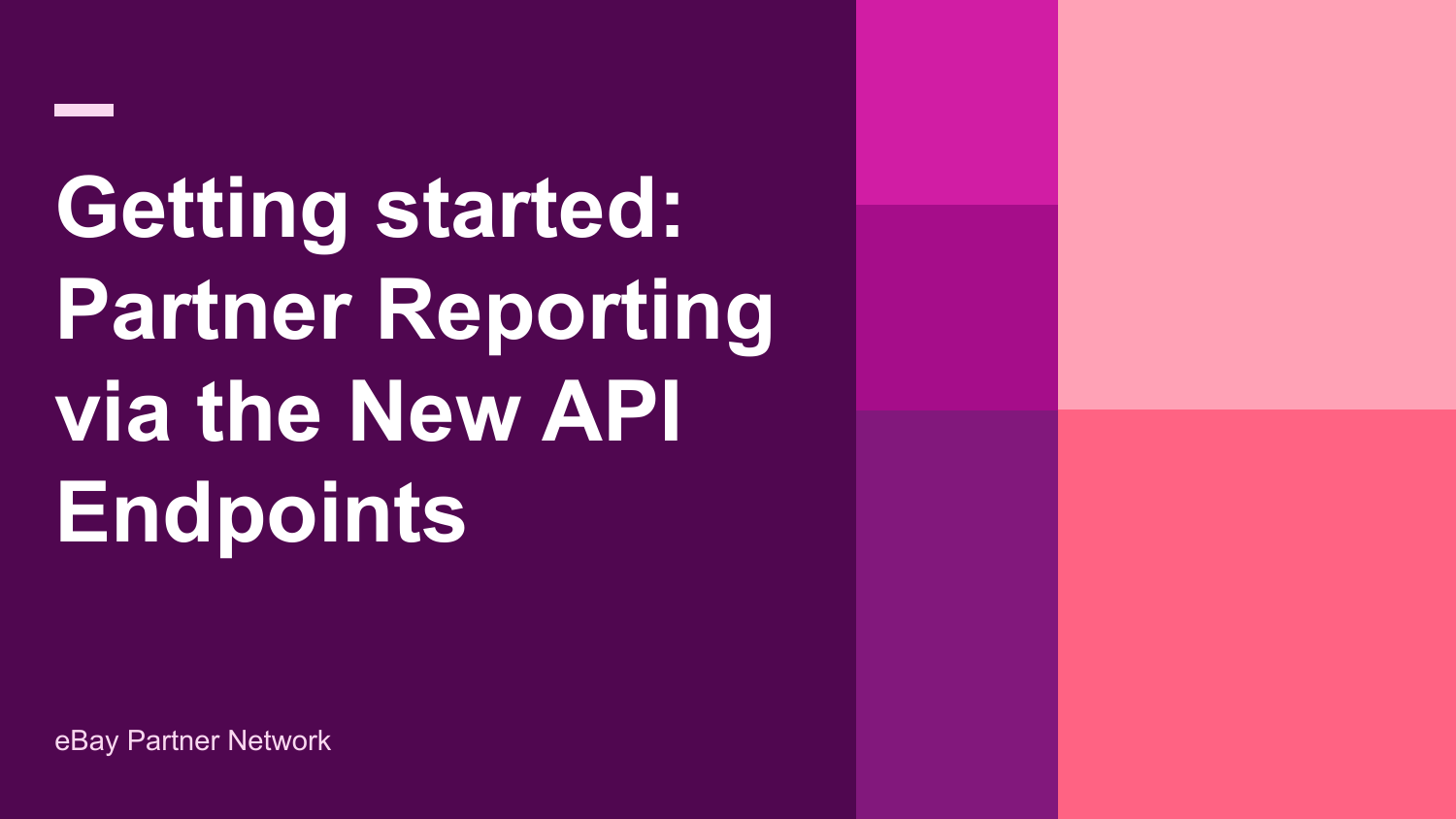**Programmatically retrieve all of your transaction reports with our new API endpoints.**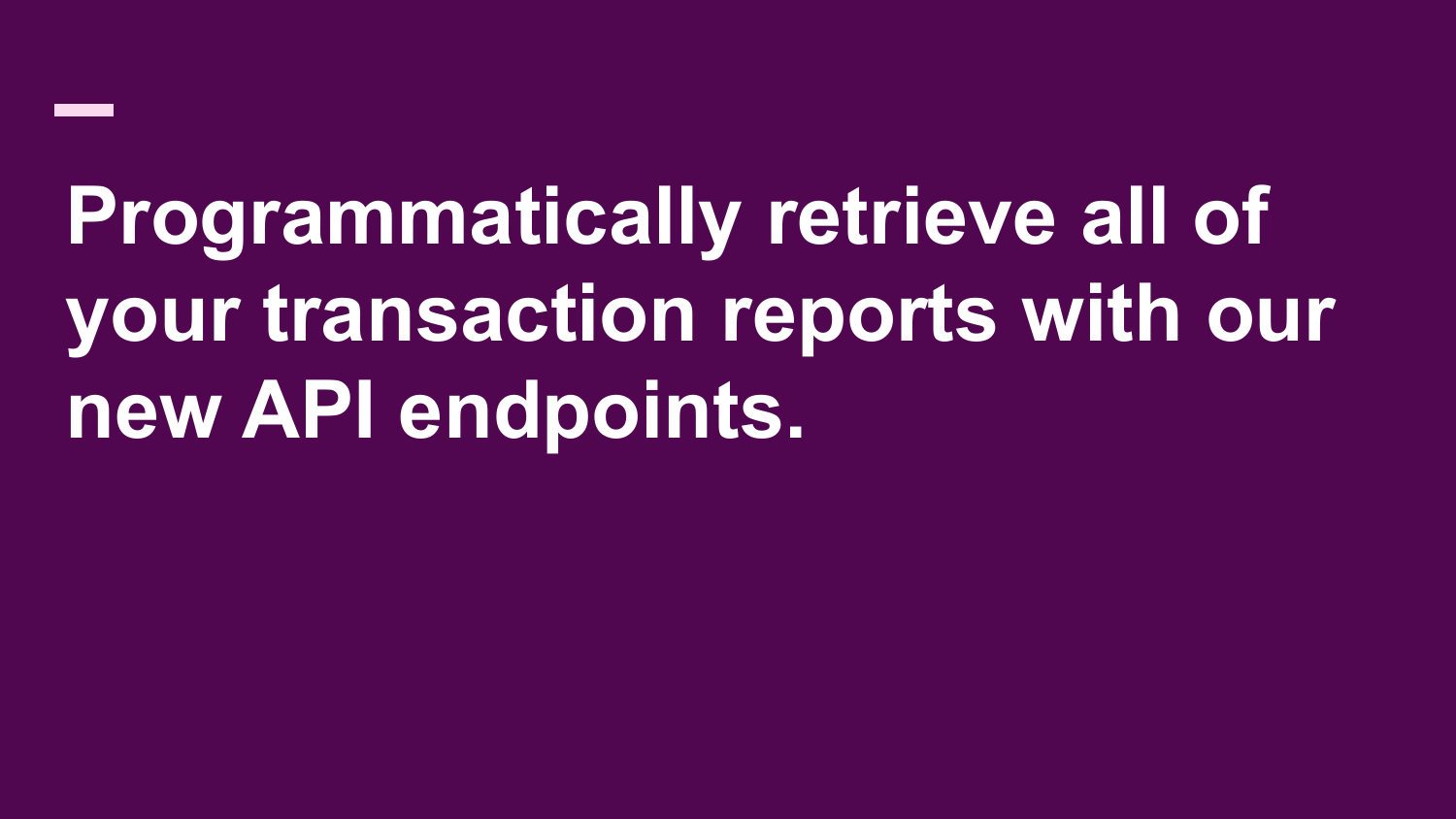### **Enable API access after you log-in to the new portal**



You'll find Account SID and Auth Token on the page once you've enabled API access.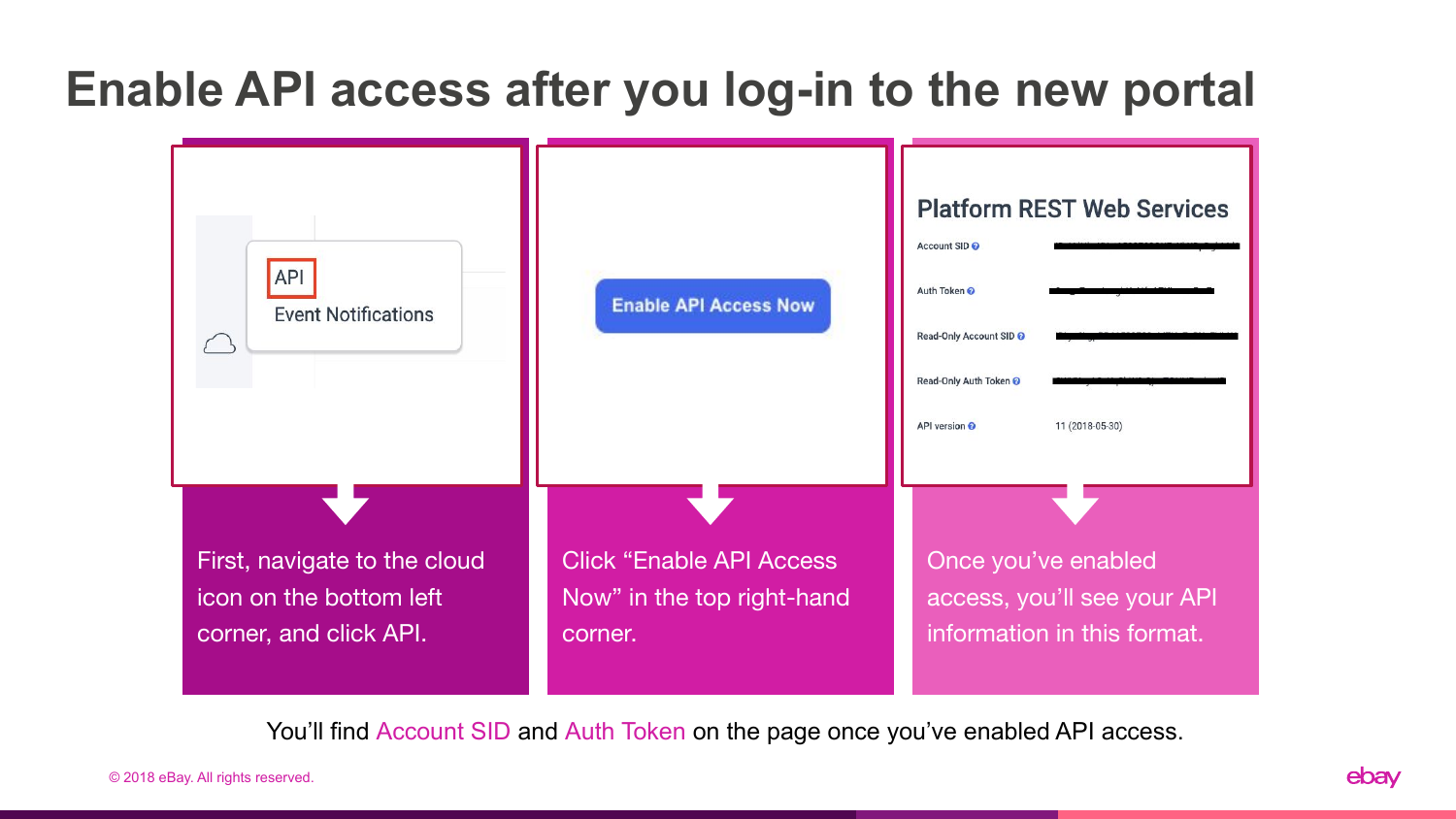### **API Endpoint Domain and URL Structure**

#### **Final Endpoint Domain**

api.partner.ebay.com

#### **Full Reporting Endpoint Structure**

https://<AccountSID>:<AuthToken>@api.partner.ebay.com/mediapartners/<AccountSID>/reports/< ReportName><DataType>?<parameters>

#### **Please Note**

- Add .json or .csv in place of (<DataType>) in the URL structure to get the properly formatted output.
- All new EPN reports should be GET requests. Reports are no longer POST requests.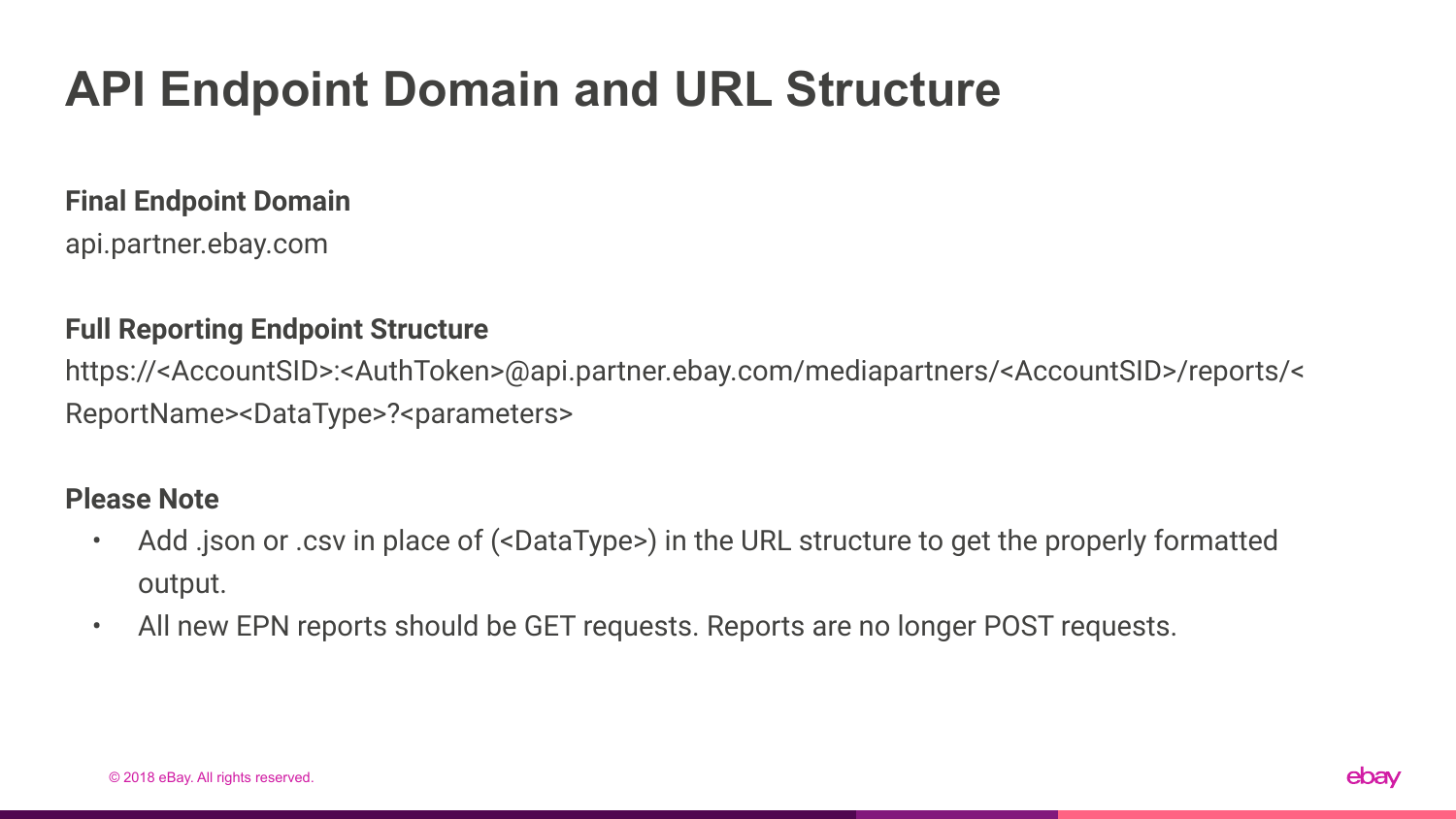# **Reports and Parameters**

New reports, API URLs and parameters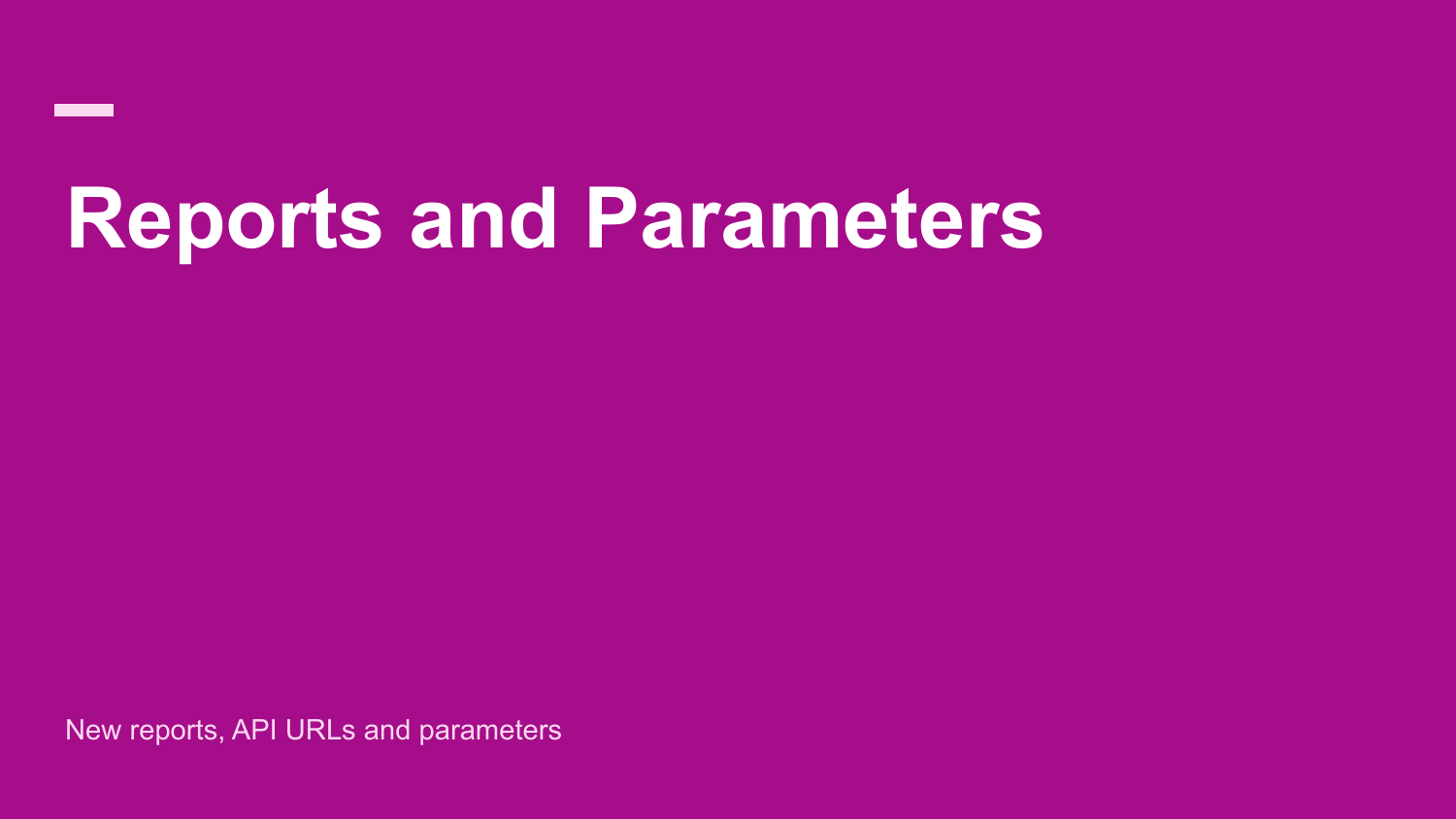## **Transaction Detail Report (TDR)**

*Formerly known as the Transaction Download Report*

#### **API URL:**

@api.partner.ebay.com/Mediapartners/AccountSID/Reports/ebay\_partner\_transaction\_detail? STATUS=ALL&START\_DATE=yyyy-mm-dd&END\_DATE=yyyy-mm-dd&date\_type=update\_date

"EventDate": "2019-08-05T00:30:24-06:00". "UpdateDate": "2019-08-05T00:30:24-06:00". "EventName": "Sale". "EventTypeId": "18122", "CampaignId": "5338111370". "CampaignName": "CampaignOne", "Toolld": "0". "ToolName": "None". "CustomId": "BuyerA", "ItemId": "143266804979". "ItemName": "Apple iPhone 8 Plus Silver 64GB Sprint Bad ESN", "DeltaQuantity": "1". "Quantity": "1". "OrderDiscount": "". "DeltaEarnings": "7.6200". "Earnings": "7.6200", "DeltaSales": "254.00". "Sales": "254.00". "CheckoutSite": "US", "VerticalCategory": "Electronics", "MetaCategoryId": "15032", "MetaCategoryName": "Cell Phones & Accessories", "LeafCategoryName": "Cell Phones & Smartphones", "LeafCategoryId": "9355", "EbayCheckoutTransactionId": "1680611001004", "EpnTransactionId": "20355242", "Status": "Pending", "UserFrequency": "Other", "TrafficType": "Tablet", "ClickTimestamp": "2019-08-04T22:36:55-06:00", "LandingPageUrl": "https://www.ebay.com/itm/Apple-iPhone-8-Plus-256GB-Space-Gray-Unlocked-A1864-CDMA-GSM/401808073764?hash=item5d8da0a424:g:rG0AAOSwzoZdH09O"

#### **Report Output Fields**

- "DeltaSales"
- "Sales"
- "CheckoutSite"
- "VerticalCategory"
- "MetaqCategoryId"
- "MetaCategoryName"
- "LeafCategoryName"
- "LeafCategoryId"
- "EbayCheckoutTransactionId"
- "EpnTransactionId"
- "Status"
- "UserFrequency"
- "TrafficType"
- "ClickTimestamp"
- "LandingPageUrl"
- "EventDate"
- "UpdateDate"
- "EventName"
- "EventTypeId"
- "CampaignId"
- "CampaignName"
- "ToolId"
- "ToolName"
- "CustomId"
- "ItemId"
- "ItemName"
- "DeltaQuantity"
- "Quantity"
- "OrderDiscount"
- "DeltaEarnings"
- "Earnings"

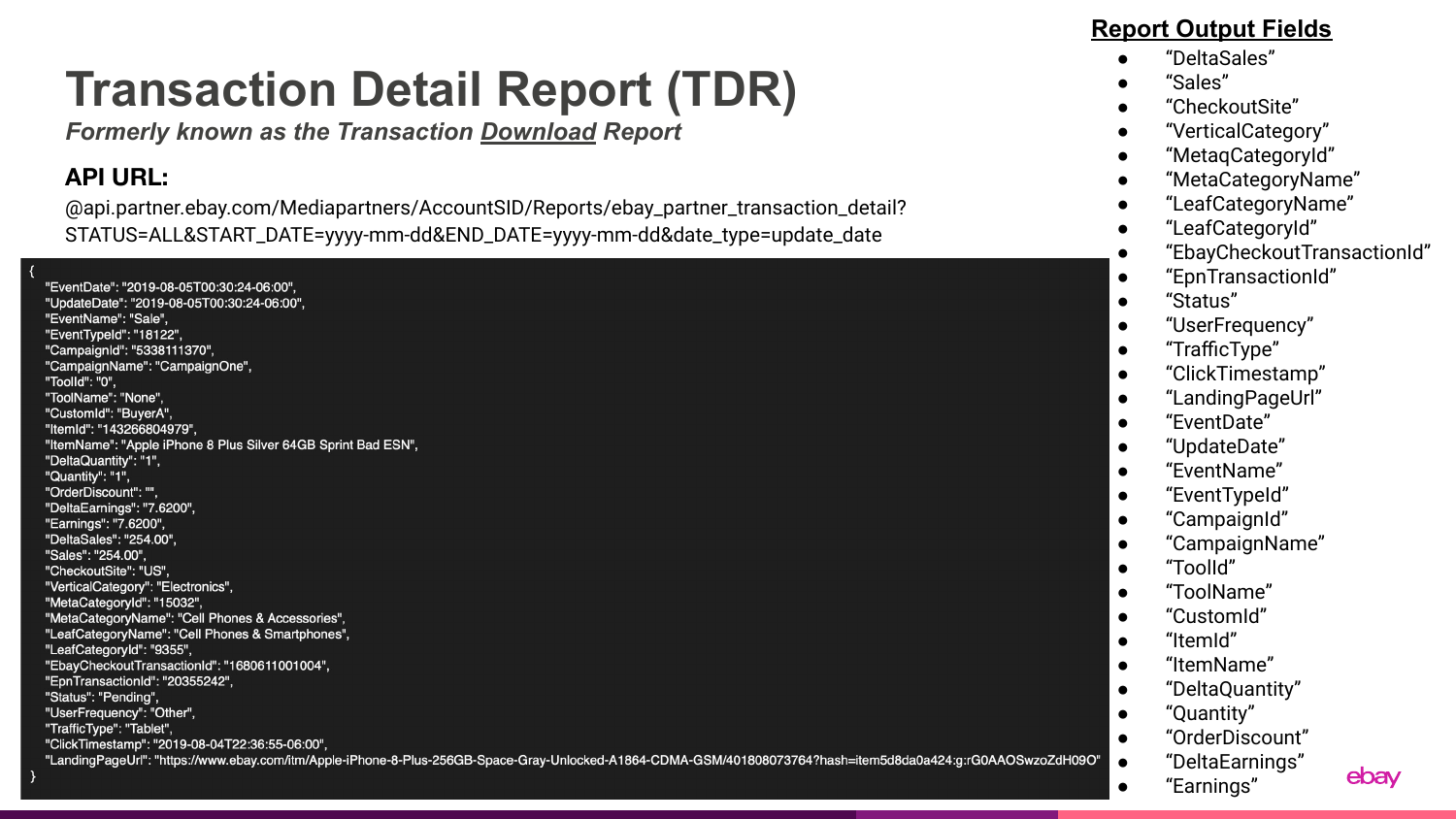### **Transaction Detail Report (TDR) Parameters and Valid Values**

| <b>Parameter Name</b> | <b>Valid Values</b>                                                                                                                 | <b>Definition</b>                                                                                                                                                       |
|-----------------------|-------------------------------------------------------------------------------------------------------------------------------------|-------------------------------------------------------------------------------------------------------------------------------------------------------------------------|
| <b>START_DATE</b>     | YYYY-MM-DD                                                                                                                          | MIN date                                                                                                                                                                |
| <b>END_DATE</b>       | YYYY-MM-DD                                                                                                                          | MAX date                                                                                                                                                                |
| <b>CAMPAIGN_EBAY</b>  | <b>0</b> for all campaign OR<br>CampID (only one campID allowed)<br>Example: 5338461150                                             | Allows for all Campaign IDs to be included in<br>the report or the field allows for one Campaign<br>ID to be retrieved per call.                                        |
| <b>CHECKOUT SITE</b>  | 0 to return all OR<br>Define 1 value from accepted values<br>Accepted Values: US, UK, CA, DE, IT, FR, AU, AT,<br>BE, CH, NL, ES, IE | The eBay Partner Network (EPN) program the<br>transaction is attributed to and the value is<br>defined as US, UK, DE, etc.                                              |
| <b>STATUS</b>         | Approved, Pending, OR All                                                                                                           | Matches the status of the transaction.                                                                                                                                  |
| DATE_TYPE             | <b>Update_Date OR Event_Date</b>                                                                                                    | <b>Optional Parameter</b><br>Report retrieves data based on Event Date by<br>default. If &date_type=update_date the report<br>will retrieve based on update date field. |

© 2018 eBay. All rights reserved. **\*\*Date parameters pull based on "EventDate" (the transaction timestamp) by default\*\***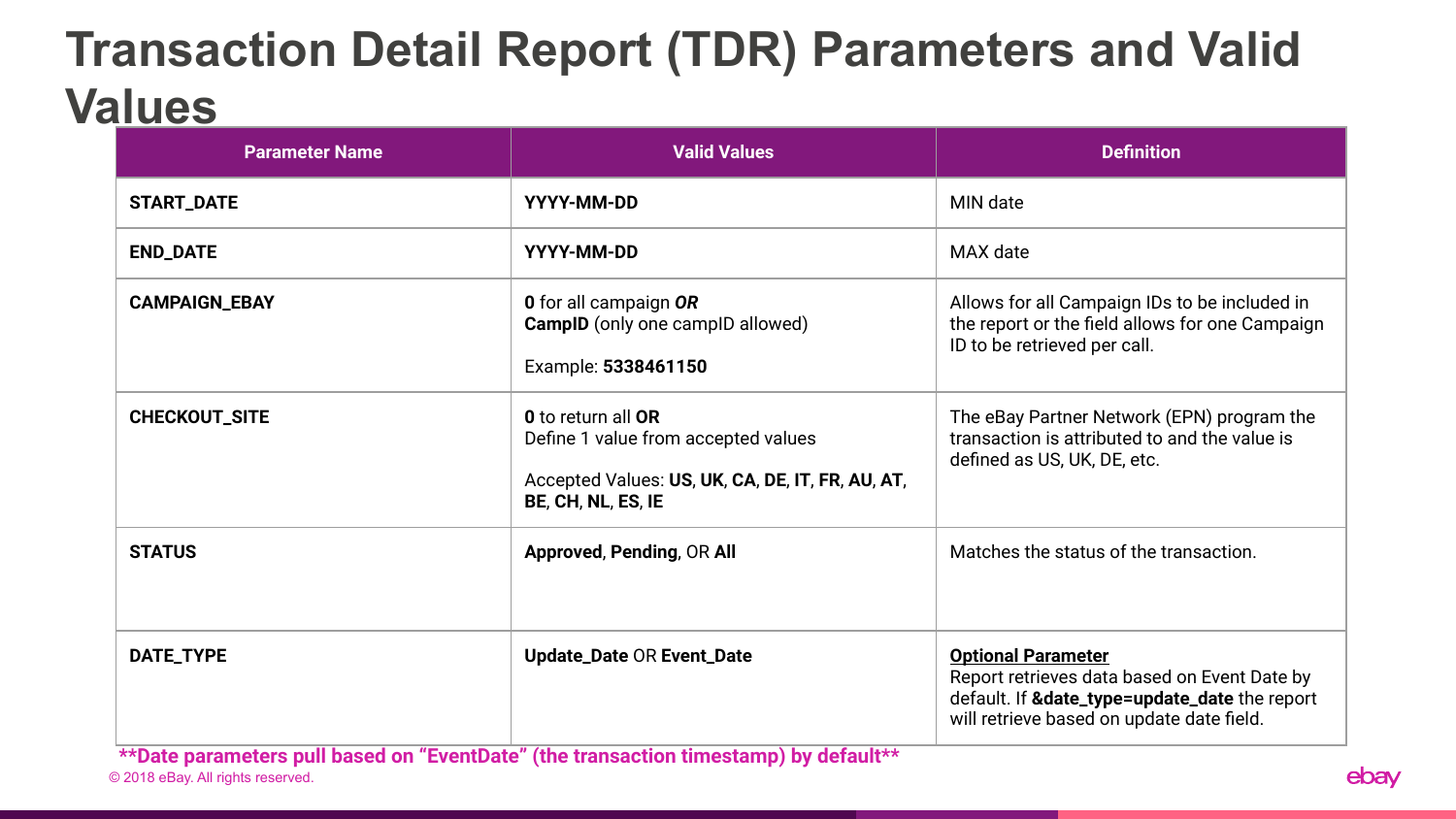### **New! Performance by Day Report**

#### **API URL:**

@api.partner.ebay.com/Mediapartners/AccountSID/Reports/ebay\_partner\_perf\_by\_day?CAMPAIGN\_ID=0&CHECKOUT\_SIT

 $\overline{\mathbf{y}}$ 

E=0&START\_DATE=yyyy-mm-dd&END\_DATE=yyyy-mm-dd

#### **Report Output Fields**

- "Date"
- "CheckoutSite"
- "Clicks"
- "Sales"
- "ItemsOrdered"
- "Transactions"
- "Earnings"
- $"FPC"$
- "PctOfSales"
- $C'R''$
- $"$ AIV"
- "OtherEarnings"

"Date": "5 August 2019", "CheckoutSite": "US", "Clicks": "0". "Sales": "14980.09", "ItemsOrdered": "270", "Transactions": "233", "Earnings": "457.7000", "EPC": "0.0000", "PctOfSales": "0.0305", "CR": "0.0", "AIV": "55.48", "OtherEarnings": "0.0000"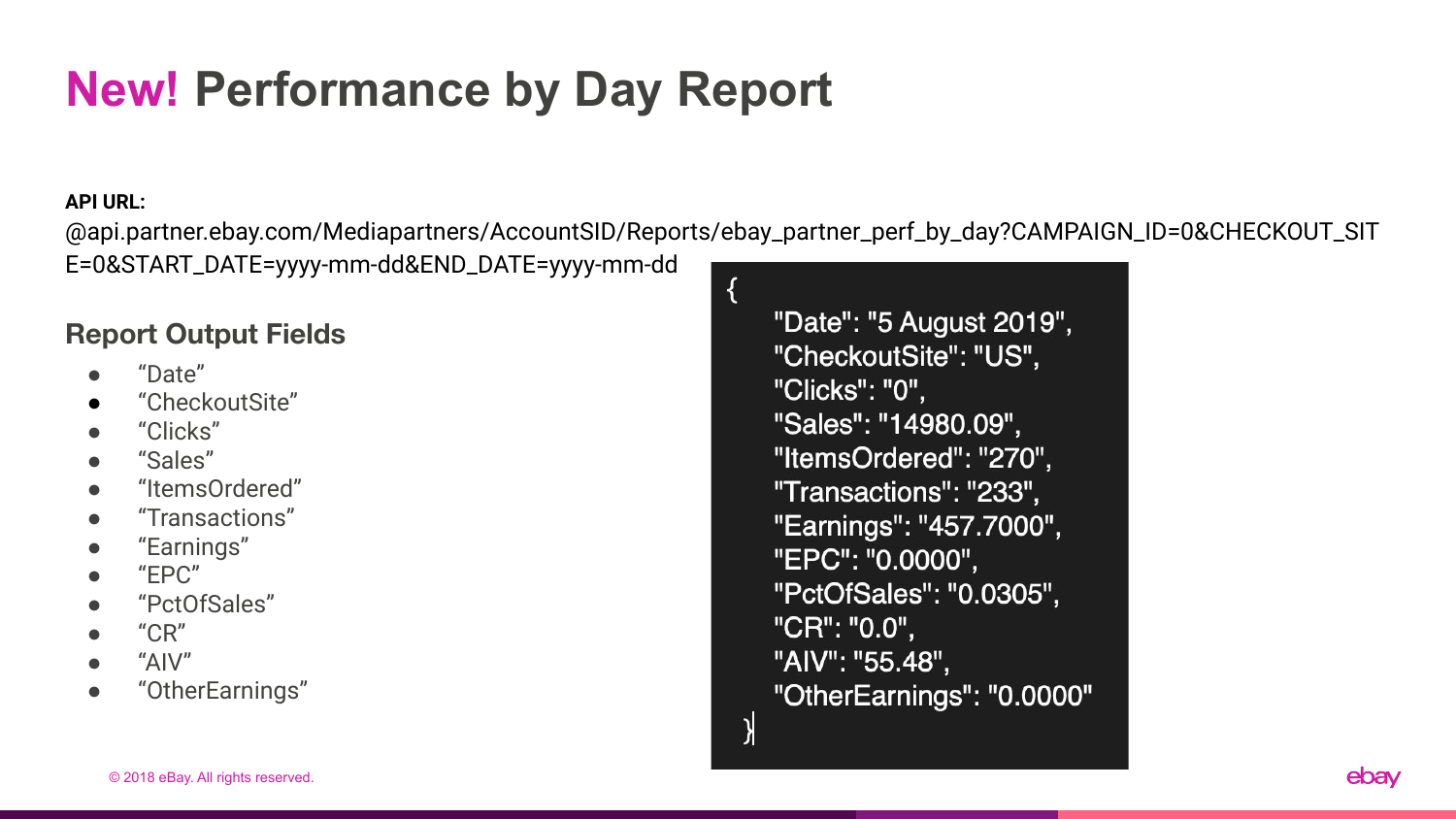### **Performance by Day Report Parameters and Valid Values**

| <b>Parameter Name</b> | <b>Valid Values</b>                                                                                                                        | <b>Definition</b>                                                                                                                |
|-----------------------|--------------------------------------------------------------------------------------------------------------------------------------------|----------------------------------------------------------------------------------------------------------------------------------|
| <b>START_DATE</b>     | YYYY-MM-DD                                                                                                                                 | MIN date                                                                                                                         |
| <b>END_DATE</b>       | YYYY-MM-DD                                                                                                                                 | MAX date                                                                                                                         |
| <b>CAMPAIGN_EBAY</b>  | <b>0</b> for all campaign OR<br><b>CampID</b> (only one campID allowed)<br>Example: 5338461150                                             | Allows for all Campaign IDs to be included in<br>the report or the field allows for one Campaign<br>ID to be retrieved per call. |
| <b>CHECKOUT_SITE</b>  | <b>0</b> to return all OR<br>Define 1 value from accepted values<br>Accepted Values: US, UK, CA, DE, IT, FR, AU, AT,<br>BE, CH, NL, ES, IE | The eBay Partner Network (EPN) program the<br>transaction is attributed to and the value is<br>defined as US, UK, DE, etc.       |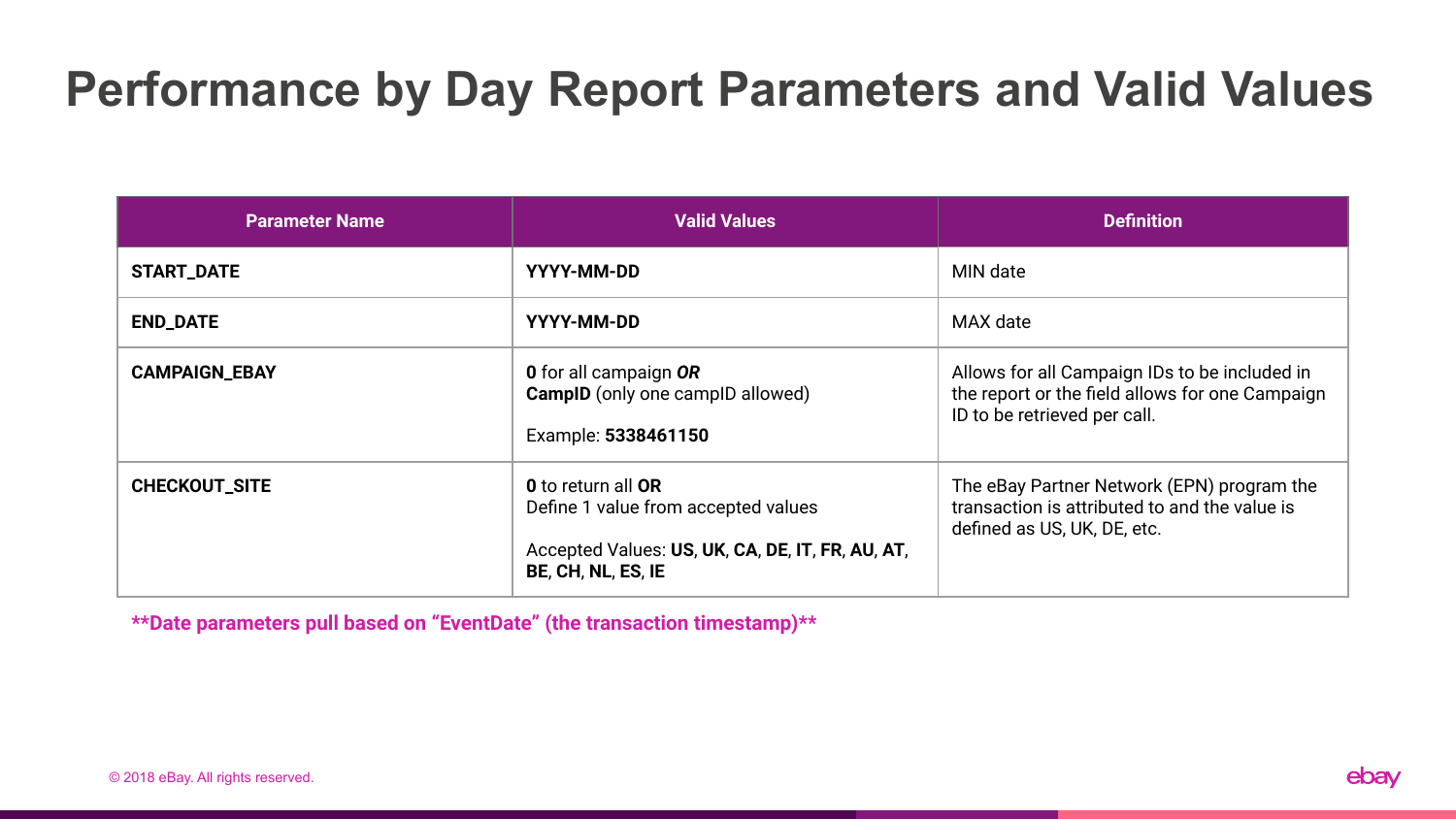### **New! Performance by Category Report**

 $\{$ 

#### **API URL:**

@api.partner.ebay.com/Mediapartners/AccountSID/Reports/ebay\_partner\_perf\_by\_category?CHECKOUT\_SITE=0&START\_

DATE=yyyy-mm-dd&END\_DATE=yyyy-mm-dd

#### **Report Output Fields**

- "Category"
- "Subcategory"
- "CheckoutSite"
- "Sales"
- "ItemsOrdered"
- "Transactions"
- "Earnings"
- $"$ AIV"

"Category": "0-45100-Entertainment Memorabilia", "Subcategory": "Collectibles>Posters-104727", "CheckoutSite": "US", "Sales": "11.97". "ItemsOrdered": "1". "Transactions": "1", "Earnings": "0.3600", "PctOfSales": "0.0300", "AIV": "11.97"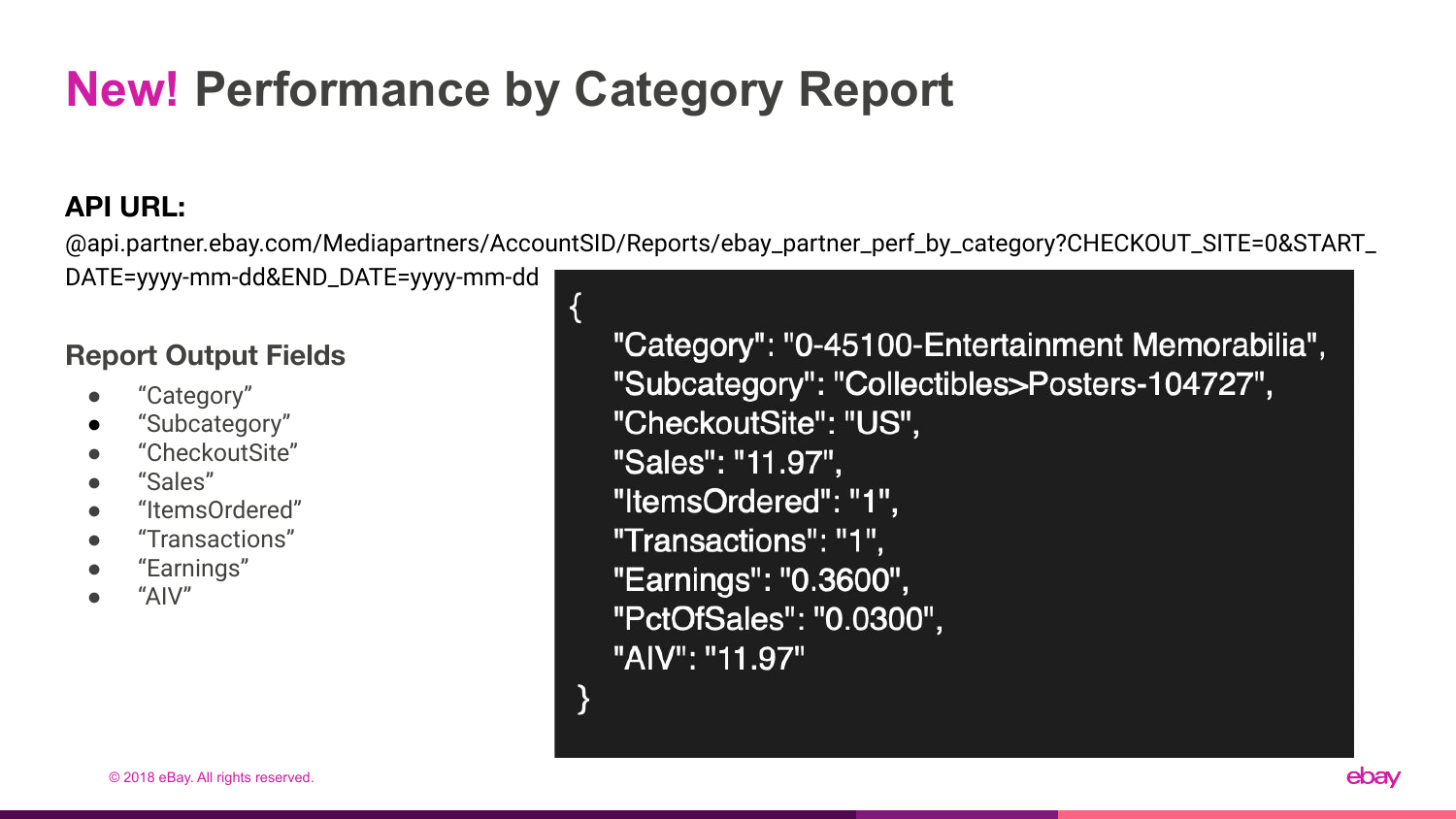### **Performance by Category Parameters and Valid Values**

| <b>Parameter Name</b> | <b>Valid Values</b>                                                                                                                        | <b>Definition</b>                                                                                                          |
|-----------------------|--------------------------------------------------------------------------------------------------------------------------------------------|----------------------------------------------------------------------------------------------------------------------------|
| <b>START_DATE</b>     | YYYY-MM-DD                                                                                                                                 | MIN date                                                                                                                   |
| <b>END DATE</b>       | YYYY-MM-DD                                                                                                                                 | MAX date                                                                                                                   |
| <b>CHECKOUT_SITE</b>  | <b>0</b> to return all OR<br>Define 1 value from accepted values<br>Accepted Values: US, UK, CA, DE, IT, FR, AU, AT,<br>BE, CH, NL, ES, IE | The eBay Partner Network (EPN) program the<br>transaction is attributed to and the value is<br>defined as US, UK, DE, etc. |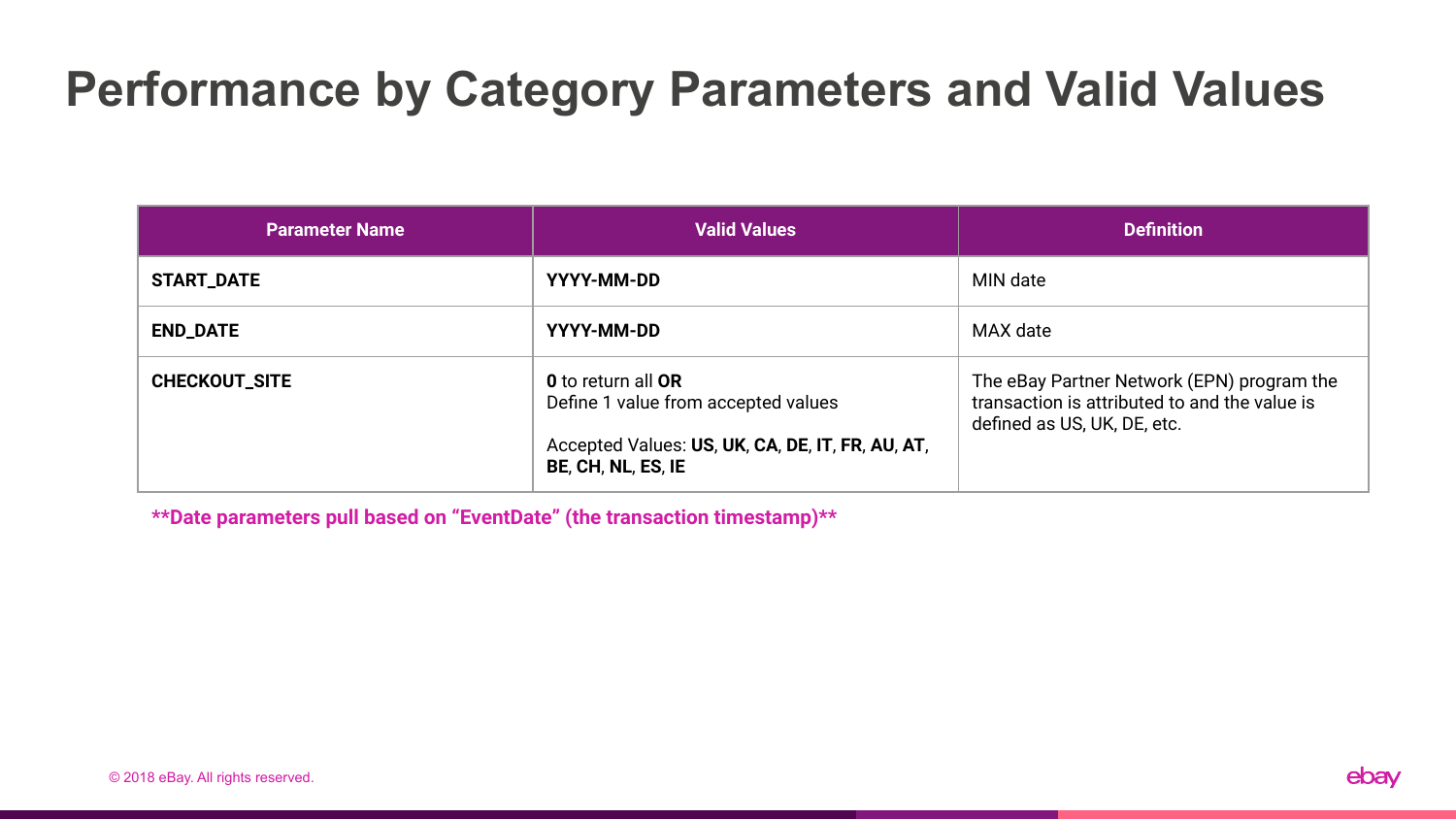### **New! Performance by Month Report**

### **API URL:**

@api.partner.ebay.com/Mediapartners/AccountSID/Reports/ebay \_partner\_perf\_by\_month?CAMPAIGN\_ID=0&CHECKOUT\_SITE=0&S TART\_DATE=yyyy-mm-dd&END\_DATE=yyyy-mm-dd

#### **Report Output Fields**

- "Month"
- "CheckoutSite"
- "Impressions"
- "Clicks"
- "Sales"
- "ItemsOrdered"
- "Transactions"
- "Earnings"
- "EPC"
- "CR"
- "AIV"
- "OtherEarnings"

"Month": "July 2019", "CheckoutSite": "US". "Impressions": "", "Clicks": "". "Sales": "3734676.48", "ItemsOrdered": "60245", "Transactions": "53818", "Earnings": "85936.1200", "EPC": "". "PctOfSales": "0.0234", "CR": "". "AIV": "61.39"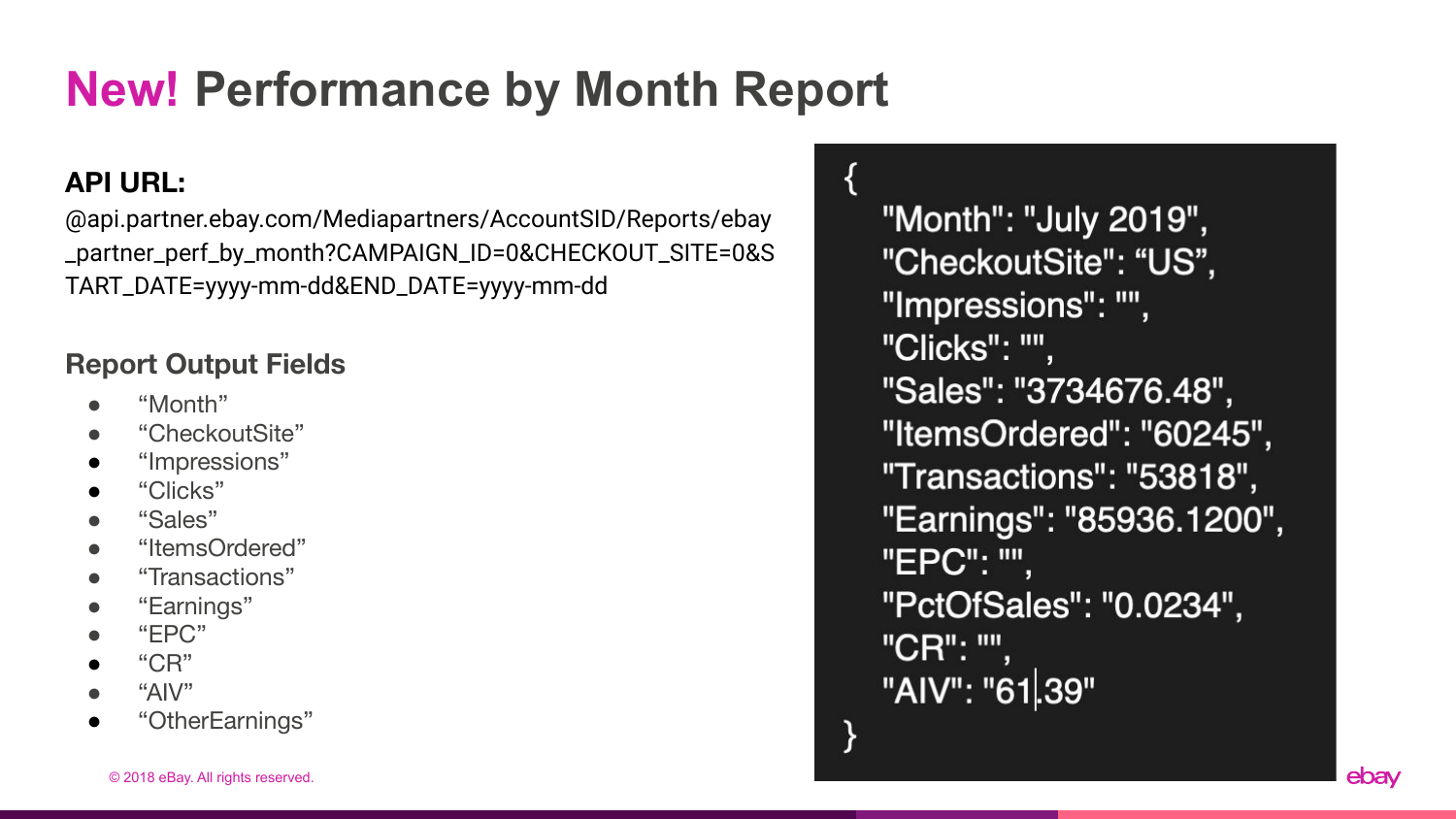### **Performance by Month Report Parameters and Valid Values**

| <b>Parameter Name</b> | <b>Valid Values</b>                                                                                                                        | <b>Definition</b>                                                                                                                |
|-----------------------|--------------------------------------------------------------------------------------------------------------------------------------------|----------------------------------------------------------------------------------------------------------------------------------|
| <b>START_DATE</b>     | YYYY-MM-DD                                                                                                                                 | MIN date                                                                                                                         |
| <b>END_DATE</b>       | YYYY-MM-DD                                                                                                                                 | MAX date                                                                                                                         |
| <b>CAMPAIGN EBAY</b>  | <b>0</b> for all campaign OR<br><b>CampID</b> (only one campID allowed)<br>Example: 5338461150                                             | Allows for all Campaign IDs to be included in<br>the report or the field allows for one Campaign<br>ID to be retrieved per call. |
| <b>CHECKOUT_SITE</b>  | <b>0</b> to return all OR<br>Define 1 value from accepted values<br>Accepted Values: US, UK, CA, DE, IT, FR, AU, AT,<br>BE, CH, NL, ES, IE | The eBay Partner Network (EPN) program the<br>transaction is attributed to and the value is<br>defined as US, UK, DE, etc.       |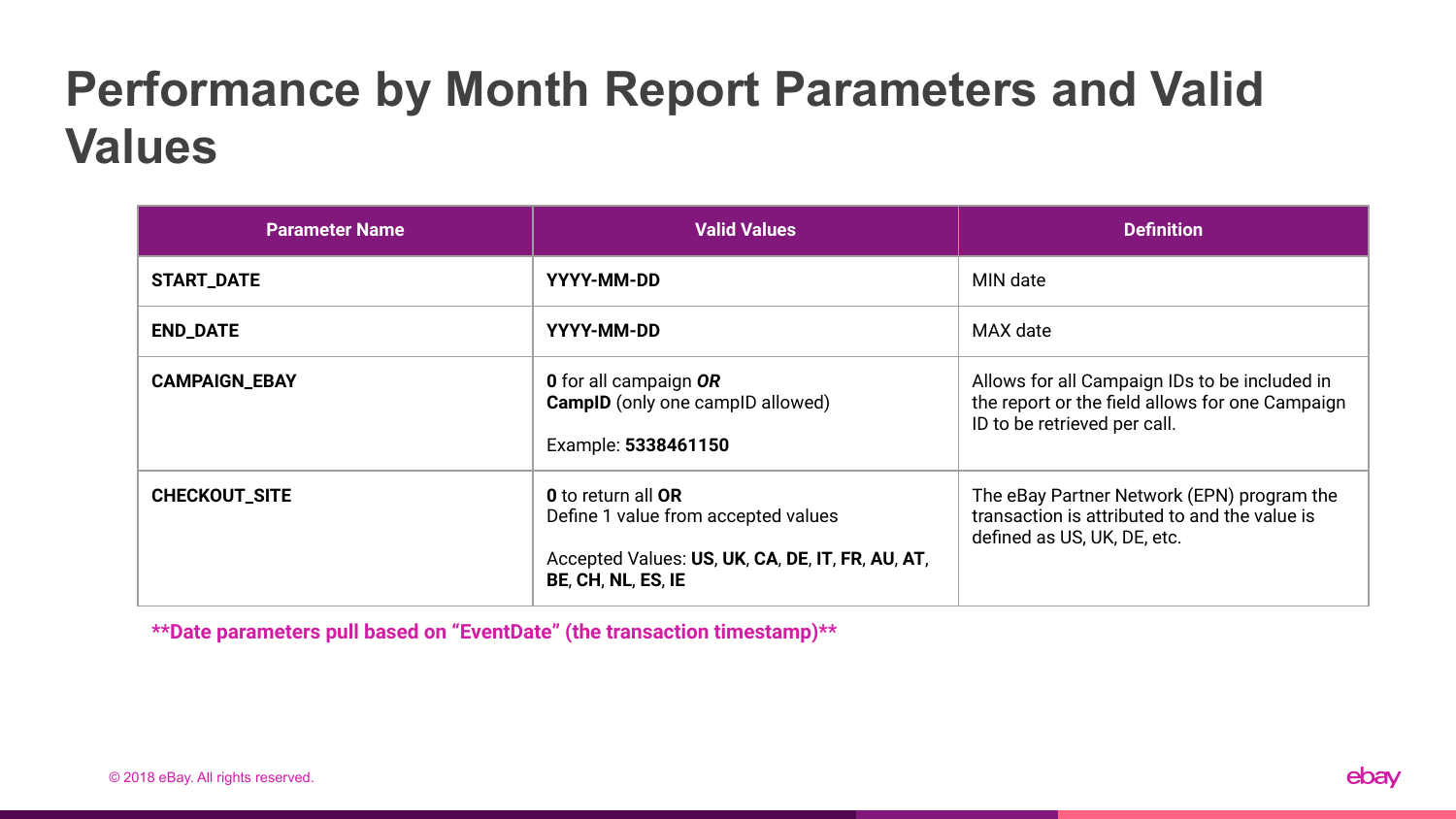## **New! Performance by Campaign Report**

### **API URL:**

@api.partner.ebay.com/Mediapartners/AccountSID/Reports/ebay \_partner\_perf\_by\_campaign?CHECKOUT\_SITE=0&START\_DATE=y yyy-mm-dd&END\_DATE=yyyy-mm-dd

#### **Report Output Fields**

- "CampaignId"
- "CheckoutSite"
- "Impressions"
- "Clicks"
- "Sales"
- "ItemsOrdered"
- "Transactions"
- "Earnings"
- "EPC"
- "CR"
- "AIV"

"CampaignId": "5338115380", "Campaign": "FirstCampaign", "CheckoutSite": "US", "Impressions": "2131945", "Clicks": "1402256", "Sales": "2221107.47", "ItemsOrdered": "20245", "Transactions": "18104", "Earnings": "69323.0900", "EPC": "0.0492". "PctOfSales": "0.0308", "CR": "0.012927217991854081", "AIV": "119.45"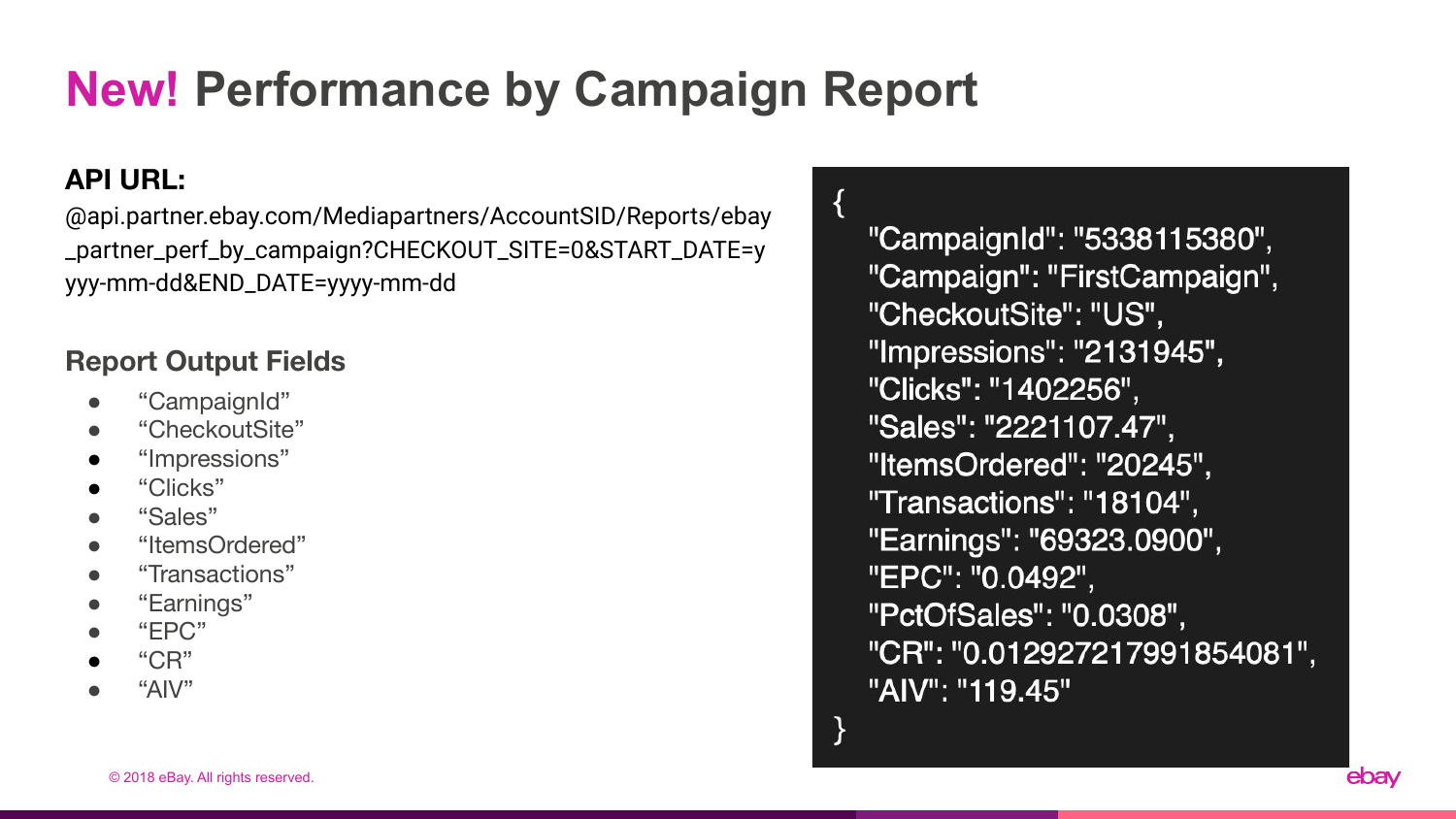### **Performance by Campaign Report Parameters and Valid Values**

| <b>Parameter Name</b> | <b>Valid Values</b>                                                                                                                 | <b>Definition</b>                                                                                                                |
|-----------------------|-------------------------------------------------------------------------------------------------------------------------------------|----------------------------------------------------------------------------------------------------------------------------------|
| <b>START_DATE</b>     | YYYY-MM-DD                                                                                                                          | MIN date                                                                                                                         |
| <b>END_DATE</b>       | YYYY-MM-DD                                                                                                                          | MAX date                                                                                                                         |
| <b>CAMPAIGN_EBAY</b>  | <b>0</b> for all campaign OR<br><b>CampID</b> (only one campID allowed)<br>Example: 5338461150                                      | Allows for all Campaign IDs to be included in<br>the report or the field allows for one Campaign<br>ID to be retrieved per call. |
| <b>CHECKOUT_SITE</b>  | 0 to return all OR<br>Define 1 value from accepted values<br>Accepted Values: US, UK, CA, DE, IT, FR, AU, AT,<br>BE, CH, NL, ES, IE | The eBay Partner Network (EPN) program the<br>transaction is attributed to and the value is<br>defined as US, UK, DE, etc.       |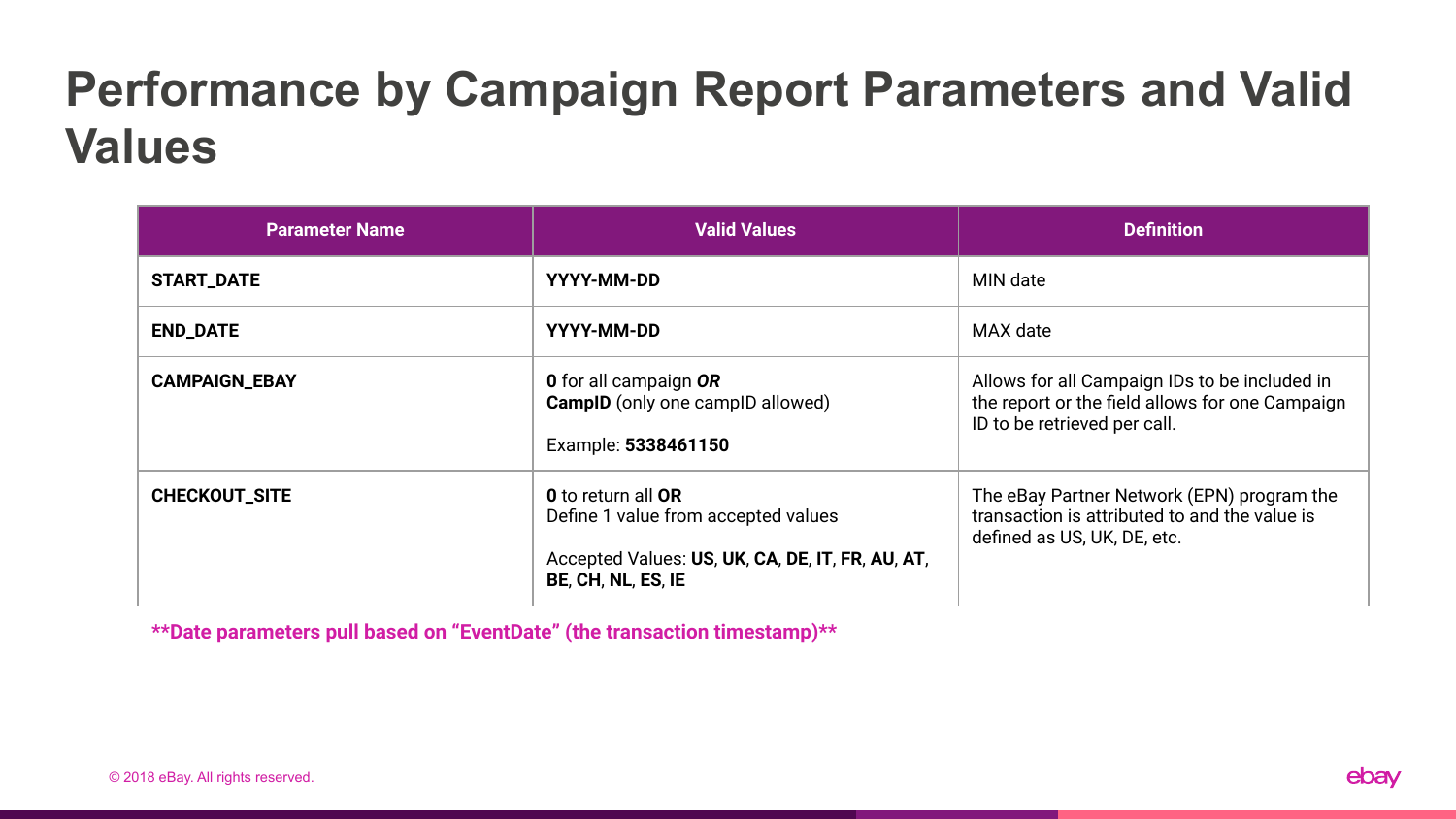### **New! Performance by Checkout Site Report**

#### **API URL:**

@api.partner.ebay.com/Mediapartners/AccountSID/ Reports/ebay\_partner\_perf\_by\_checkoutsite?CHECK OUT\_SITE=0&START\_DATE=yyyy-mm-dd&END\_DATE =yyyy-mm-dd

### **Report Output Fields**

- "CheckoutSite"
- "Sales"
- "ItemsOrdered"
- "Transactions"
- "Earnings"
- "PctOfSales"
- "AIV"

"CheckoutSite": "US", "Impressions": "0", "Clicks": "0". "Sales": "4712854.33", "ItemsOrdered": "76203", "Transactions": "67523", "Earnings": "102399.3600", "EPC": "0.0000", "PctOfSales": "0.0228", "CR": "0.0". "AIV": "61.78"

ł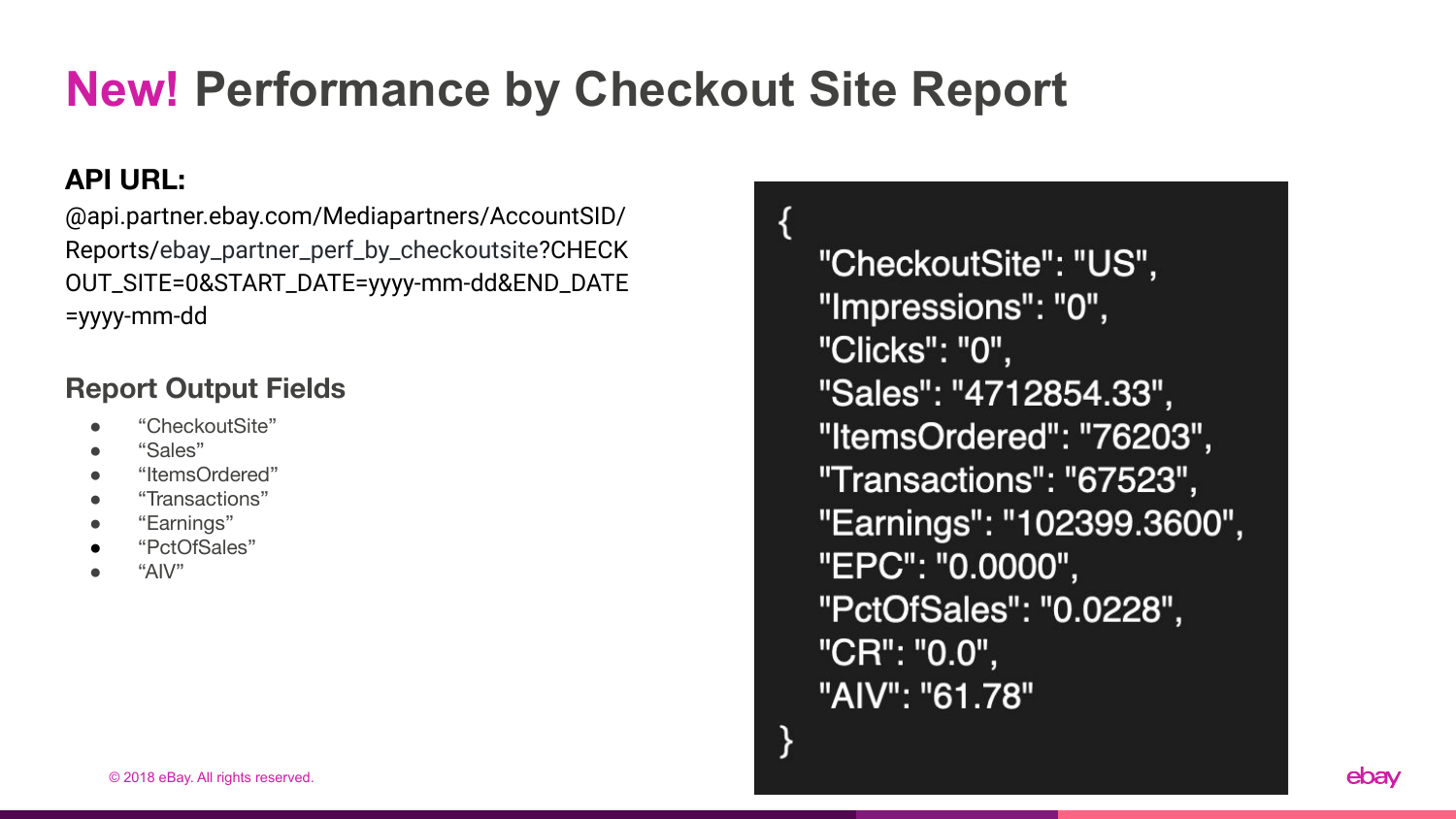### **Performance by Checkout Site Report Parameters and Valid Values**

| <b>Parameter Name</b> | <b>Valid Values</b>                                                                                                                        | <b>Definition</b>                                                                                                          |
|-----------------------|--------------------------------------------------------------------------------------------------------------------------------------------|----------------------------------------------------------------------------------------------------------------------------|
| <b>START_DATE</b>     | YYYY-MM-DD                                                                                                                                 | MIN date                                                                                                                   |
| <b>END_DATE</b>       | YYYY-MM-DD                                                                                                                                 | MAX date                                                                                                                   |
| <b>CHECKOUT_SITE</b>  | <b>0</b> to return all OR<br>Define 1 value from accepted values<br>Accepted Values: US, UK, CA, DE, IT, FR, AU, AT,<br>BE, CH, NL, ES, IE | The eBay Partner Network (EPN) program the<br>transaction is attributed to and the value is<br>defined as US, UK, DE, etc. |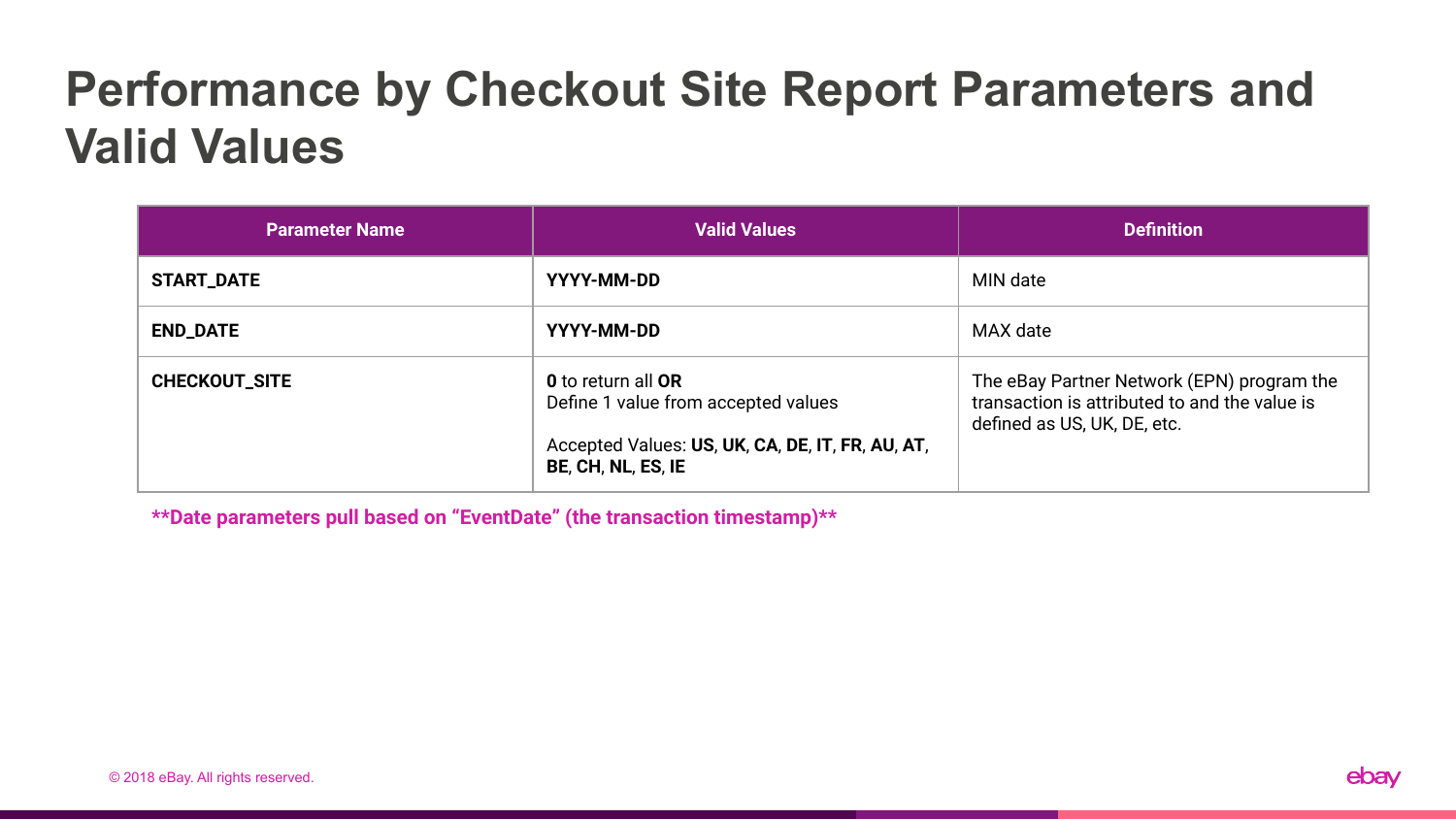### **New! Performance by Tool Report**

#### **API URL:**

@api.partner.ebay.com/Mediapartners/AccountSID/ Reports/ebay\_partner\_perf\_by\_tool?CAMPAIGN\_ID=0 &CHECKOUT\_SITE=0&START\_DATE=yyyy-mm-dd&E ND\_DATE=yyyy-mm-dd

### **Report Output Fields**

- "Tool"
- "ToolId"
- "CheckoutSite"
- "Impressions"
- "Clicks"
- "Sales"
- "ItemsOrdered"
- "Transactions"
- "Earnings"
- $"FPC"$
- $C'R''$
- $"$ AIV"

"Tool": "PublicSearchAPI", "Toolld": "10049", "CheckoutSite": "US", "Impressions": "1816", "Clicks": "7123966", "Sales": "2615299.76", "ItemsOrdered": "342", "Transactions": "342", "Earnings": "100128.8800", "EPC": "0.0139", "PctOfSales": "0.0385", "CR": "4.734241550970755E-5", "AIV": "7147.66"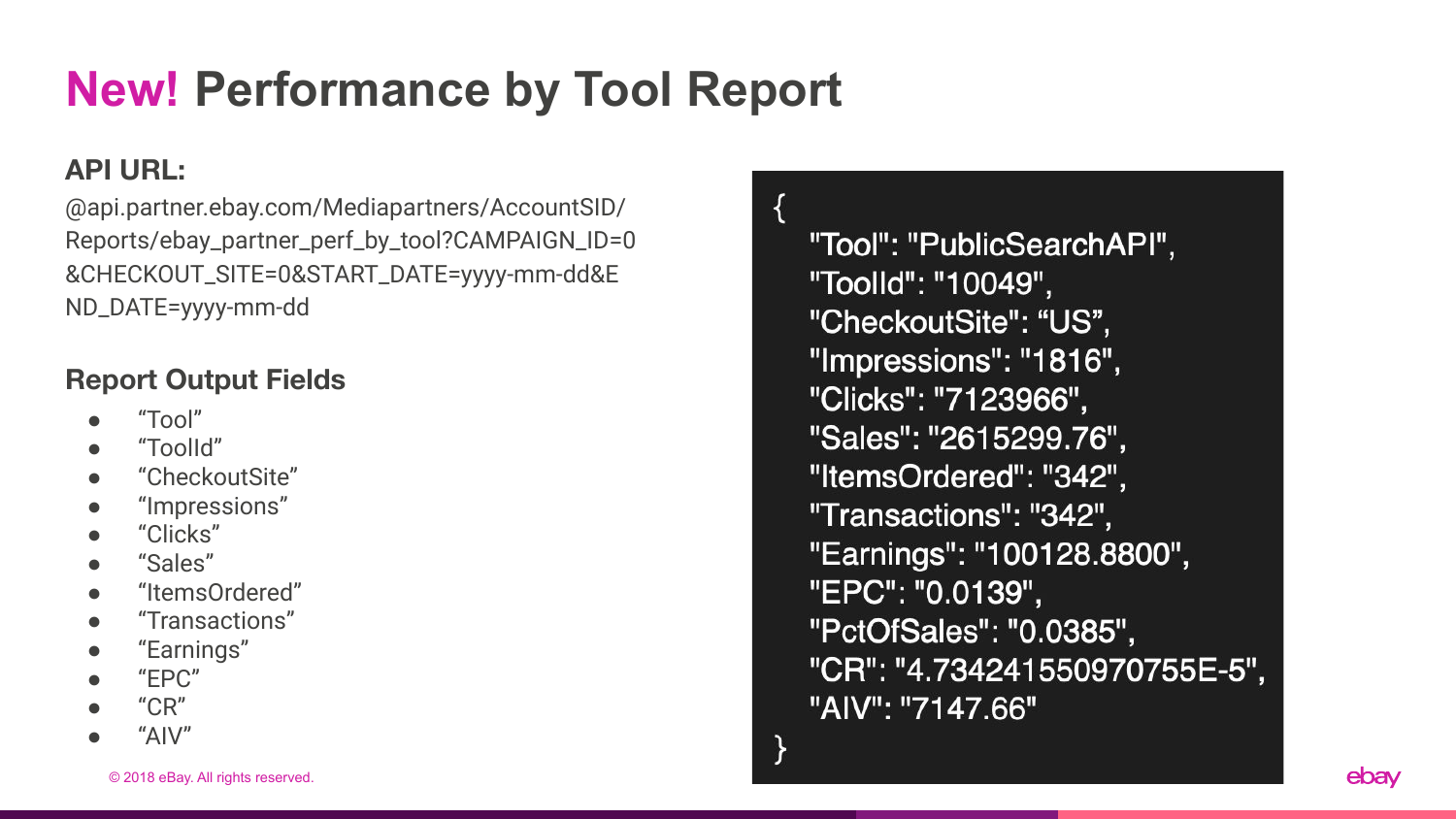### **Performance by Tool Report Parameters and Valid Values**

| <b>Parameter Name</b> | <b>Valid Values</b>                                                                                                                        | <b>Definition</b>                                                                                                                |
|-----------------------|--------------------------------------------------------------------------------------------------------------------------------------------|----------------------------------------------------------------------------------------------------------------------------------|
| <b>START_DATE</b>     | YYYY-MM-DD                                                                                                                                 | MIN date                                                                                                                         |
| <b>END_DATE</b>       | YYYY-MM-DD                                                                                                                                 | MAX date                                                                                                                         |
| <b>CAMPAIGN_EBAY</b>  | <b>0</b> for all campaign OR<br>CampID (only one campID allowed)<br>Example: 5338461150                                                    | Allows for all Campaign IDs to be included in<br>the report or the field allows for one Campaign<br>ID to be retrieved per call. |
| <b>CHECKOUT_SITE</b>  | <b>0</b> to return all OR<br>Define 1 value from accepted values<br>Accepted Values: US, UK, CA, DE, IT, FR, AU, AT,<br>BE, CH, NL, ES, IE | The eBay Partner Network (EPN) program the<br>transaction is attributed to and the value is<br>defined as US, UK, DE, etc.       |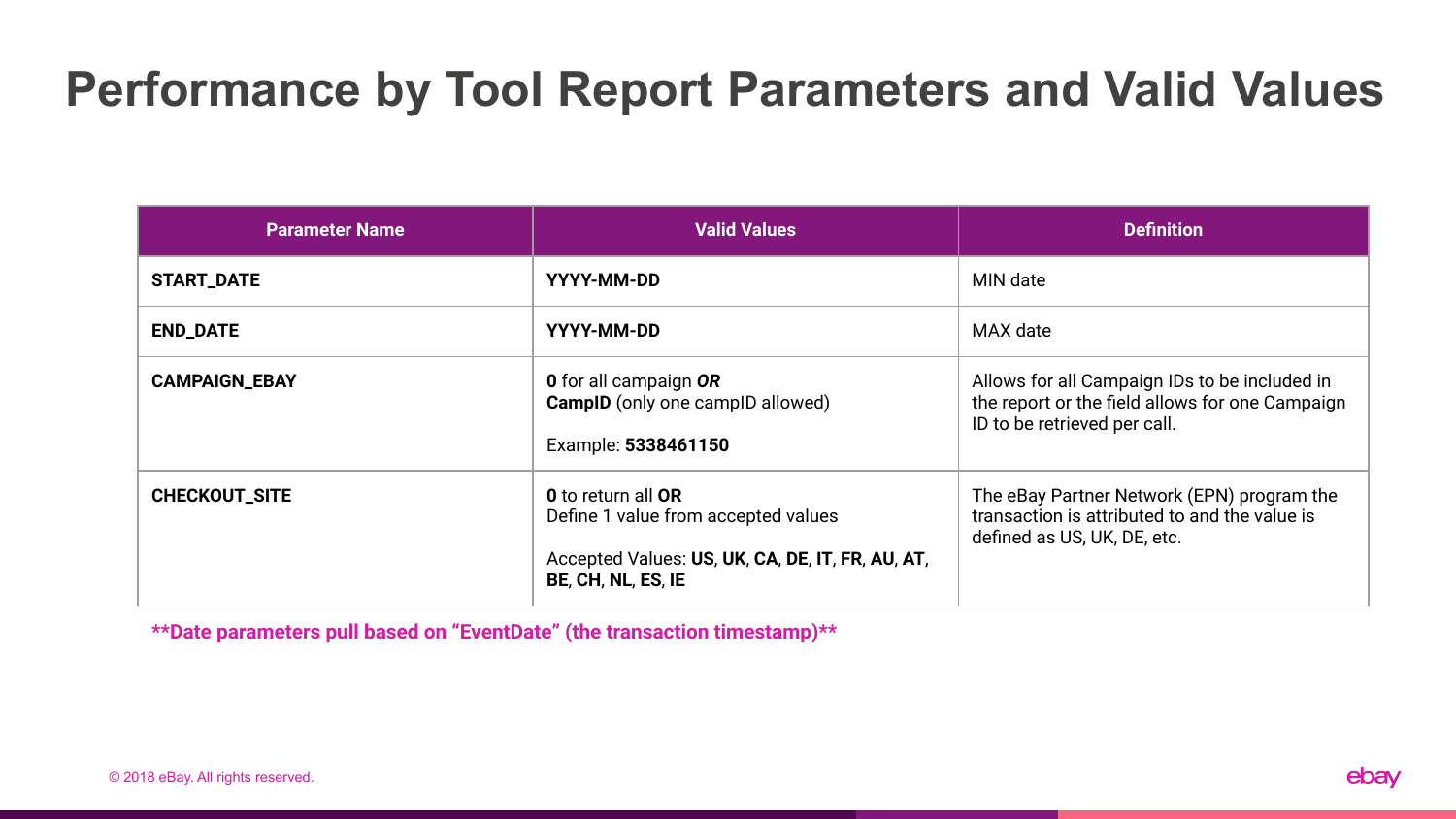### **New! Performance by Custom ID Report**

### **API URL:**

@api.partner.ebay.com/Mediapartners/AccountSID/ Reports/ebay\_partner\_perf\_by\_customid?CAMPAIGN \_ID=0&CUSTOM\_ID=0&CHECKOUT\_SITE=0&START\_ DATE=yyyy-mm-dd&END\_DATE=yyyy-mm-dd

### **Report Output Fields**

- "CustomID"
- "CheckoutSite"
- "Impressions"
- "Clicks"
- "Sales"
- "ItemsOrdered"
- "Transactions"
- "Earnings"
- "EPC"
- "CR"
- "AIV"

"CustomId": "BuyerA", "CheckoutSite": "US", "Impressions": "0", "Clicks": "4732386", "Sales": "2972731.21", "ItemsOrdered": "43866", "Transactions": "43399", "Earnings": "69392.6000", "EPC": "0.0147". "PctOfSales": "0.0233", "CR": "0.009296441959514765", "AIV": "49.65"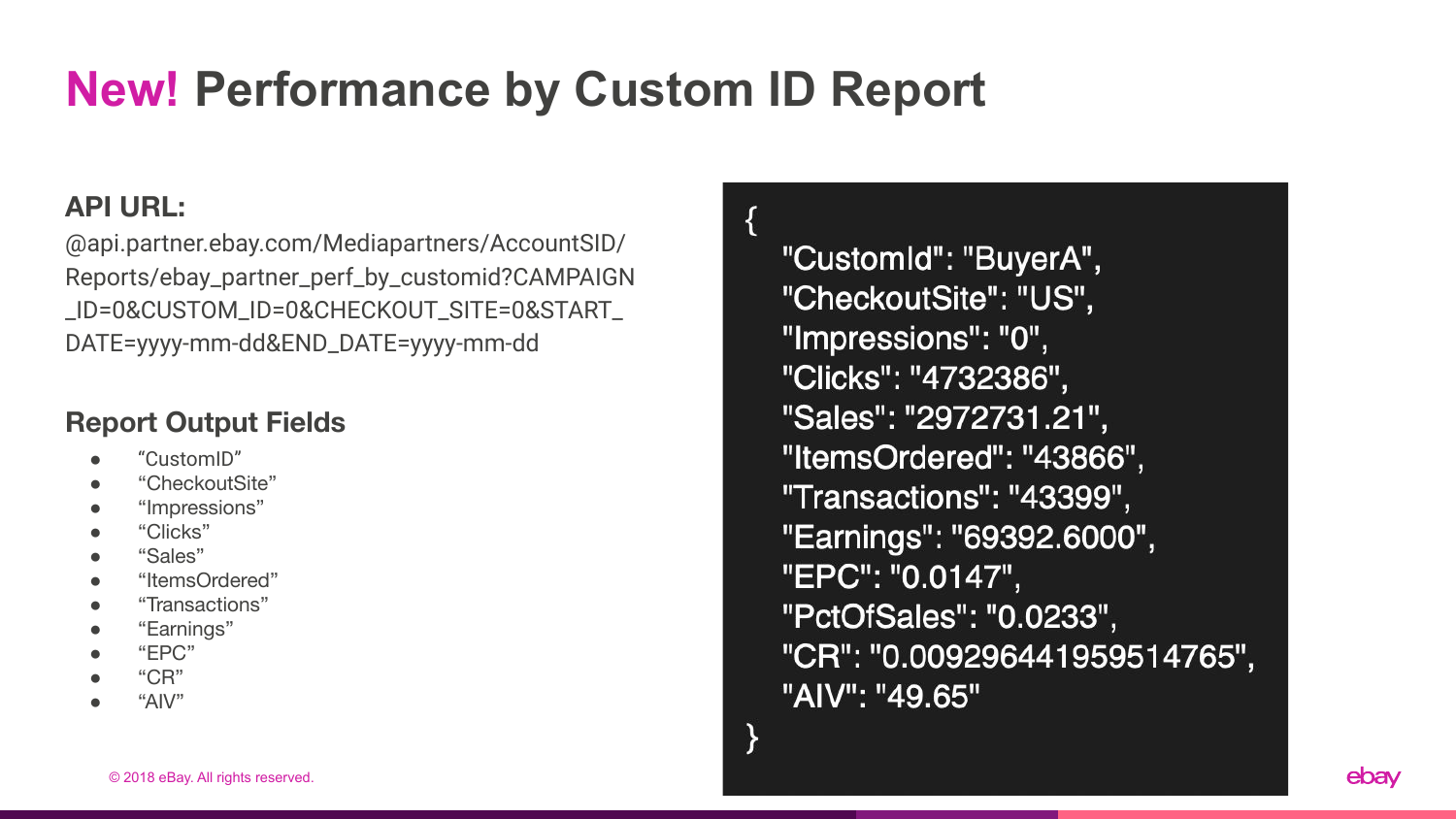## **Performance by Custom ID Report Parameters and Valid Values**

| <b>Parameter Name</b> | <b>Valid Values</b>                                                                                                                        | <b>Definition</b>                                                                                                                |
|-----------------------|--------------------------------------------------------------------------------------------------------------------------------------------|----------------------------------------------------------------------------------------------------------------------------------|
| <b>START_DATE</b>     | YYYY-MM-DD                                                                                                                                 | MIN date                                                                                                                         |
| <b>END_DATE</b>       | YYYY-MM-DD                                                                                                                                 | MAX date                                                                                                                         |
| <b>CAMPAIGN_EBAY</b>  | <b>0</b> for all campaign OR<br><b>CampID</b> (only one campID allowed)<br>Example: 5338461150                                             | Allows for all Campaign IDs to be included in<br>the report or the field allows for one Campaign<br>ID to be retrieved per call. |
| <b>CHECKOUT_SITE</b>  | <b>0</b> to return all OR<br>Define 1 value from accepted values<br>Accepted Values: US, UK, CA, DE, IT, FR, AU, AT,<br>BE, CH, NL, ES, IE | The eBay Partner Network (EPN) program the<br>transaction is attributed to and the value is<br>defined as US, UK, DE, etc.       |
| <b>CUSTOM_ID</b>      | <b>0</b> for all Custom IDs OR<br>Define 1 Custom ID                                                                                       | Retrieve transactions for a specific Custom ID<br>as defined by the partner                                                      |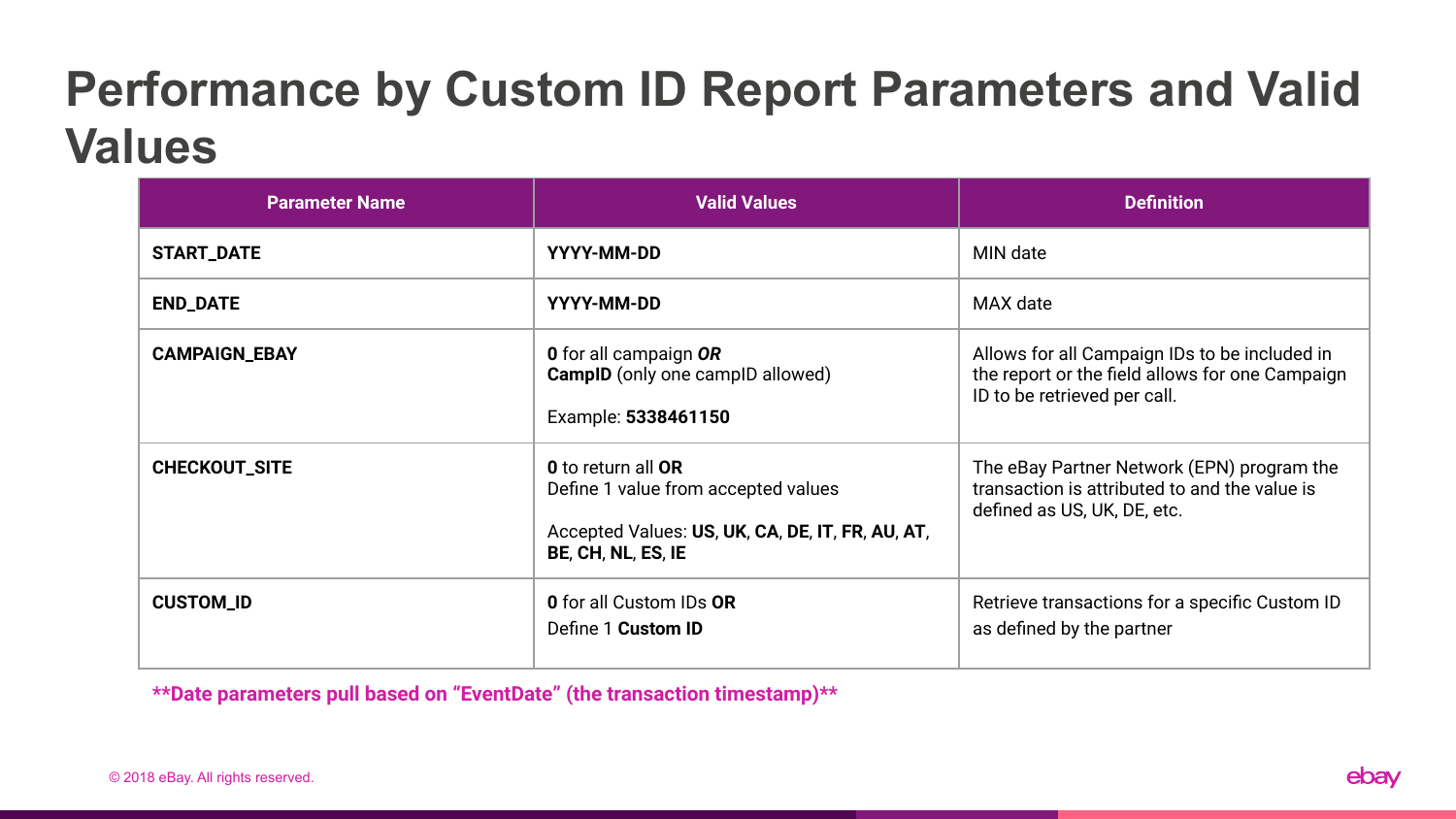## **New! Performance by Top Selling Items Report**

### **API URL:**

@api.partner.ebay.com/Mediapartners/AccountSID/ Reports/ebay\_partner\_perf\_by\_topitems?CHECKOUT \_SITE=0&TOP\_SELLING\_ITEM=0&START\_DATE=yyyy -mm-dd&END\_DATE=yyyy-mm-dd

#### **Report Output Fields**

- "TopSellingItem"
- "CheckoutSite"
- "Impressions"
- "Sales"
- "ItemsOrdered"
- "Transactions"
- "Earnings"
- "PctOfSales"
- $"AIV"$

"TopSellingItem": "��Google Pixel 3a XL - (Sprint) - 64GB��", "CheckoutSite": "US", "Sales": "218.88", "ItemsOrdered": "1", "Transactions": "1". "Earnings": "8.8700", "PctOfSales": "0.0300", "AIV": "288.88"

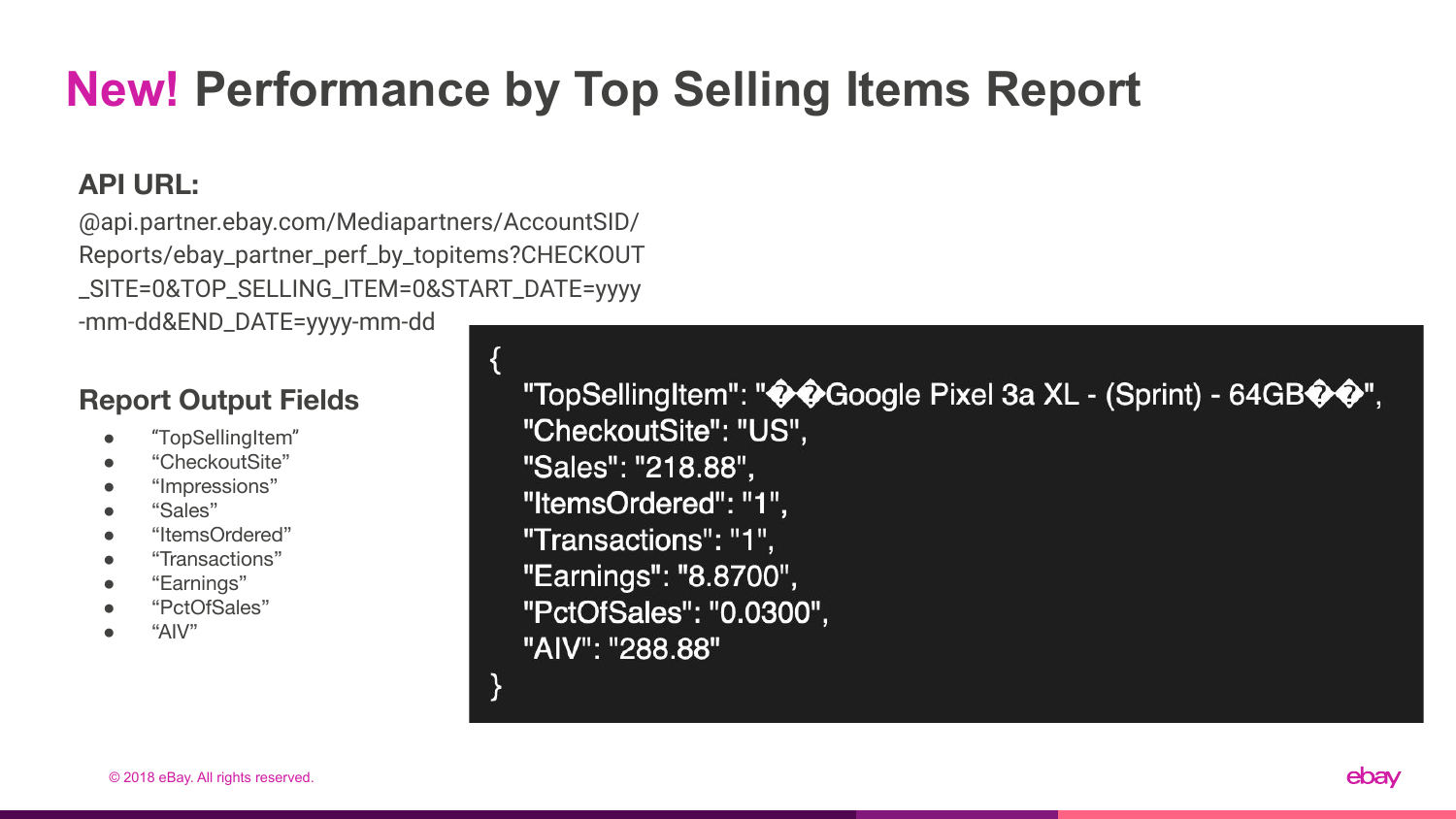### **Performance by Top Selling Items Parameters and Valid Values**

| <b>Parameter Name</b>   | <b>Valid Values</b>                                                                                                                        | <b>Definition</b>                                                                                                          |
|-------------------------|--------------------------------------------------------------------------------------------------------------------------------------------|----------------------------------------------------------------------------------------------------------------------------|
| <b>START_DATE</b>       | YYYY-MM-DD                                                                                                                                 | MIN date                                                                                                                   |
| <b>END_DATE</b>         | YYYY-MM-DD                                                                                                                                 | MAX date                                                                                                                   |
| <b>CHECKOUT_SITE</b>    | <b>0</b> to return all OR<br>Define 1 value from accepted values<br>Accepted Values: US, UK, CA, DE, IT, FR, AU, AT,<br>BE, CH, NL, ES, IE | The eBay Partner Network (EPN) program the<br>transaction is attributed to and the value is<br>defined as US, GB, DE, etc. |
| <b>TOP_SELLING_ITEM</b> | <b>0</b> for all Custom IDs OR<br>Define 1 Item (Item Name)                                                                                | Retrieve all transactions for a specific item.<br>Item Name will match the eBay listing title.                             |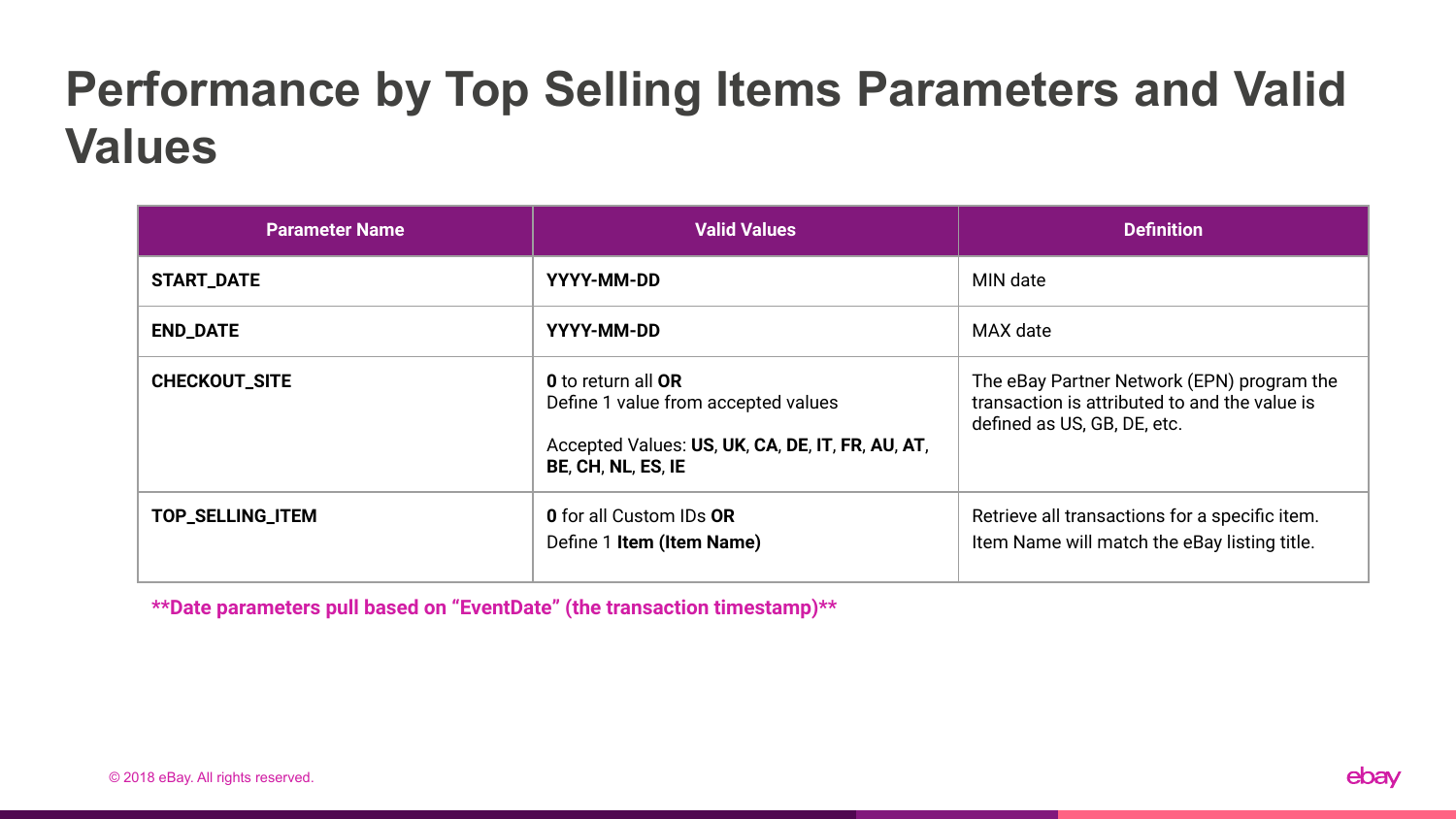### **All Reports: Parameters and Valid Values**

| <b>Param Name</b>    | <b>Valid Values</b>                      | <b>Definition</b>                                                                                                                | <b>Impacted Reports</b>                                                           |
|----------------------|------------------------------------------|----------------------------------------------------------------------------------------------------------------------------------|-----------------------------------------------------------------------------------|
| <b>START_DATE</b>    | YYYY-MM-DD                               | MIN date                                                                                                                         | All Reports                                                                       |
| <b>END_DATE</b>      | YYYY-MM-DD                               | MAX date                                                                                                                         | All Reports                                                                       |
|                      | <b>0</b> for all campaign OR             |                                                                                                                                  | Transaction Detail Report, by Day,                                                |
| <b>CAMPAIGN_EBAY</b> | CampID (only one campID<br>allowed)      | Allows for all Campaign IDs to be included in the<br>report or the field allows for one Campaign ID to be<br>retrieved per call. | by Month, by Campaign ID, by<br>Custom ID, by Tool ID, and by Top<br>Selling Item |
|                      | <b>0</b> for all Checkout Site values OR | The eBay Partner Network (EPN) program the                                                                                       |                                                                                   |
| CHECKOUT_SITE        | Define 1 Checkout Site value (ie,<br>US) | transaction is attributed to and the value is defined<br>as US, UK, DE, etc.                                                     | All Reports                                                                       |
|                      | Approved, OR All, OR                     |                                                                                                                                  |                                                                                   |
| <b>STATUS</b>        |                                          | Matches the status of the transaction.                                                                                           | <b>Transaction Detail Report</b>                                                  |
|                      | <b>Pending</b>                           |                                                                                                                                  |                                                                                   |
|                      | <b>0</b> for all items OR                |                                                                                                                                  | Performance by Top Selling Items                                                  |
| TOP_SELLING_ITEM     | Define 1 Item (Item Name)                | Retrieve all transactions for a specific item.                                                                                   | Report                                                                            |
| <b>CUSTOM_ID</b>     | <b>0</b> for all Custom IDs OR           | Retrieve transactions for a specific Custom ID                                                                                   | Performance by Custom ID                                                          |
|                      | Define 1 Custom ID                       |                                                                                                                                  |                                                                                   |
|                      | <b>UPDATE_DATE</b>                       | If UPDATE_DATE value is added to this param, the                                                                                 |                                                                                   |
| DATE_TYPE            | <b>EVENT DATE</b>                        | data will retrieve based on Update Date field (which<br>maps to legacy posting date).                                            | <b>Transaction Detail Report</b>                                                  |

**\*\*Date parameters pull based on "EventDate" (the transaction timestamp) by Default\*\***

© 2018 eBay. All rights reserved.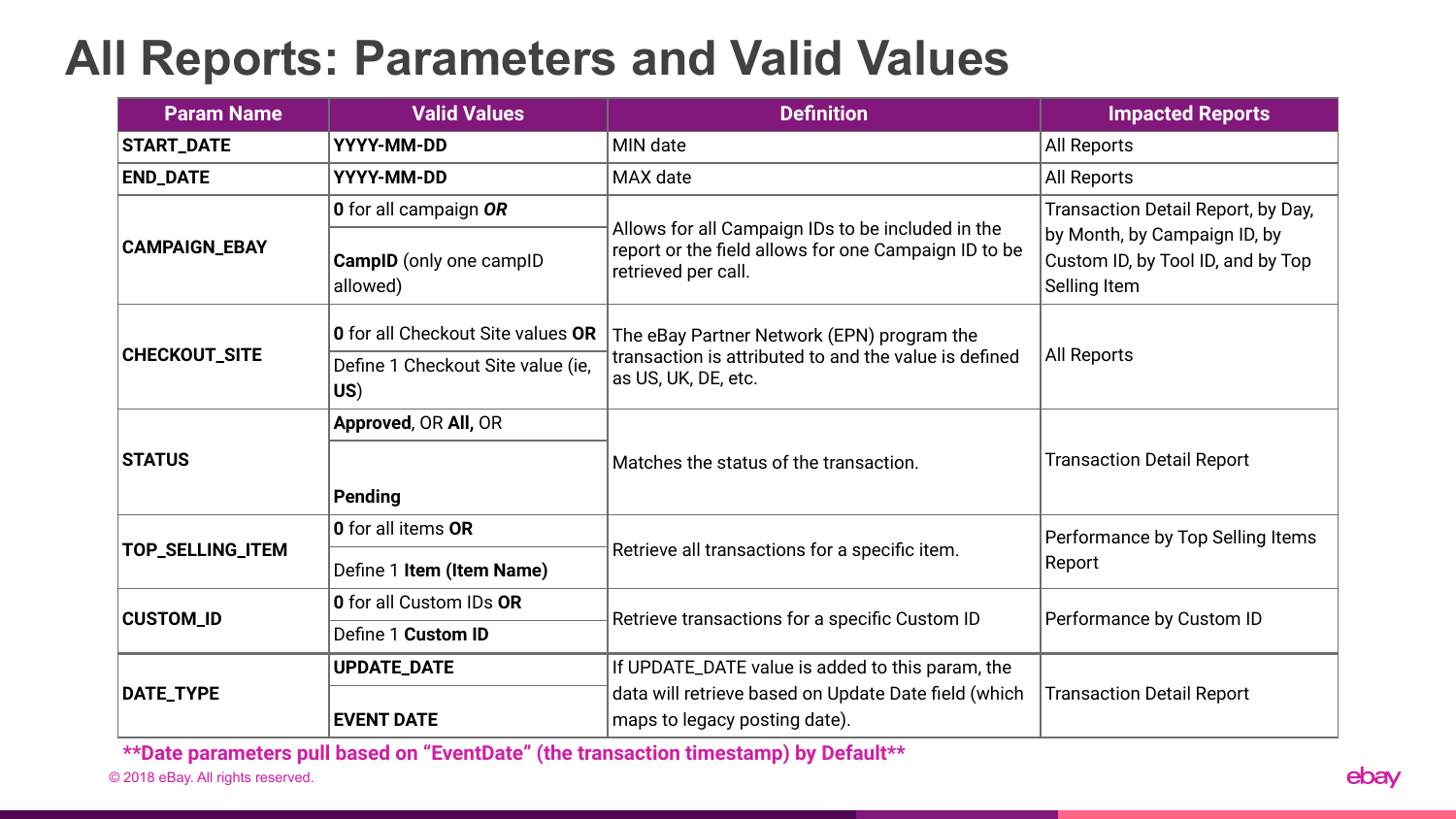# **Field Glossary**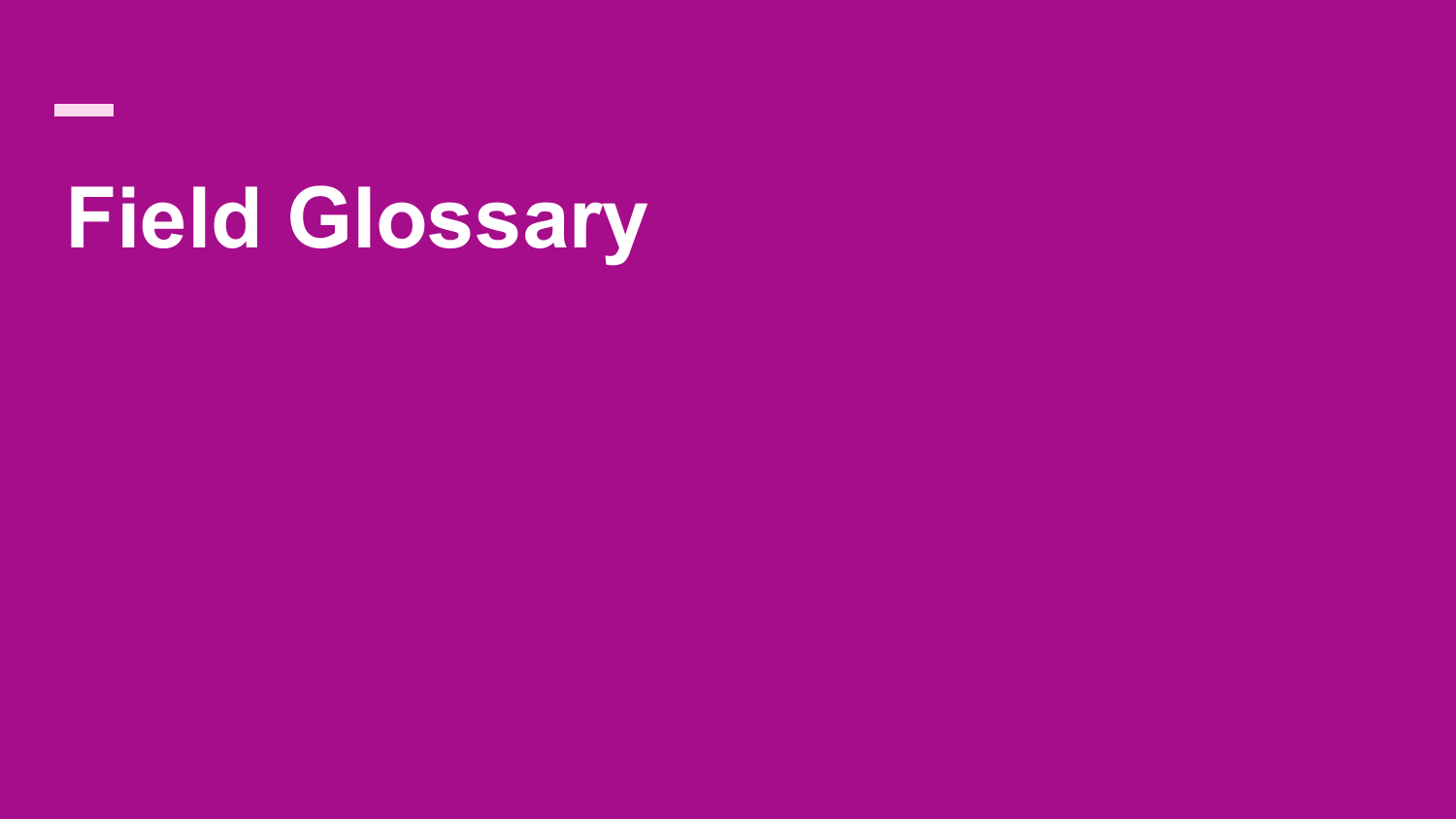## **Field Glossary A-C**

| <b>Field Name</b> | <b>Example Value</b>            | <b>Definition</b>                                                                                       |
|-------------------|---------------------------------|---------------------------------------------------------------------------------------------------------|
| "AIV"             | "29.95"                         | Average Item Value. Total Sales divided by Items Ordered.                                               |
| "CampaignId"      | "5338461150"                    | The Campaign ID for the Campaign that drove the transaction.                                            |
| "CampaignName"    | "First Campaign"                | Name of the Campaign that drove the transaction.                                                        |
| "Category"        | "0-11700-Home & Garden"         | Name of the eBay Category that drove the transaction.                                                   |
| "CheckoutSite"    | "US"                            | Name of the Checkout Site associated with the transaction.<br>For example, US for eBay US transactions. |
| "ClickTimestamp"  | "2019-07-09T04:54:25-06:<br>00" | The date and time of the click that drove the transaction.                                              |
| "CR"              | "2.3"                           | Conversion Rate of transactions/clicks shown as a percentage.                                           |
| "CustomId"        | "GroupOne"                      | Optional field for Custom ID associated with the transaction.                                           |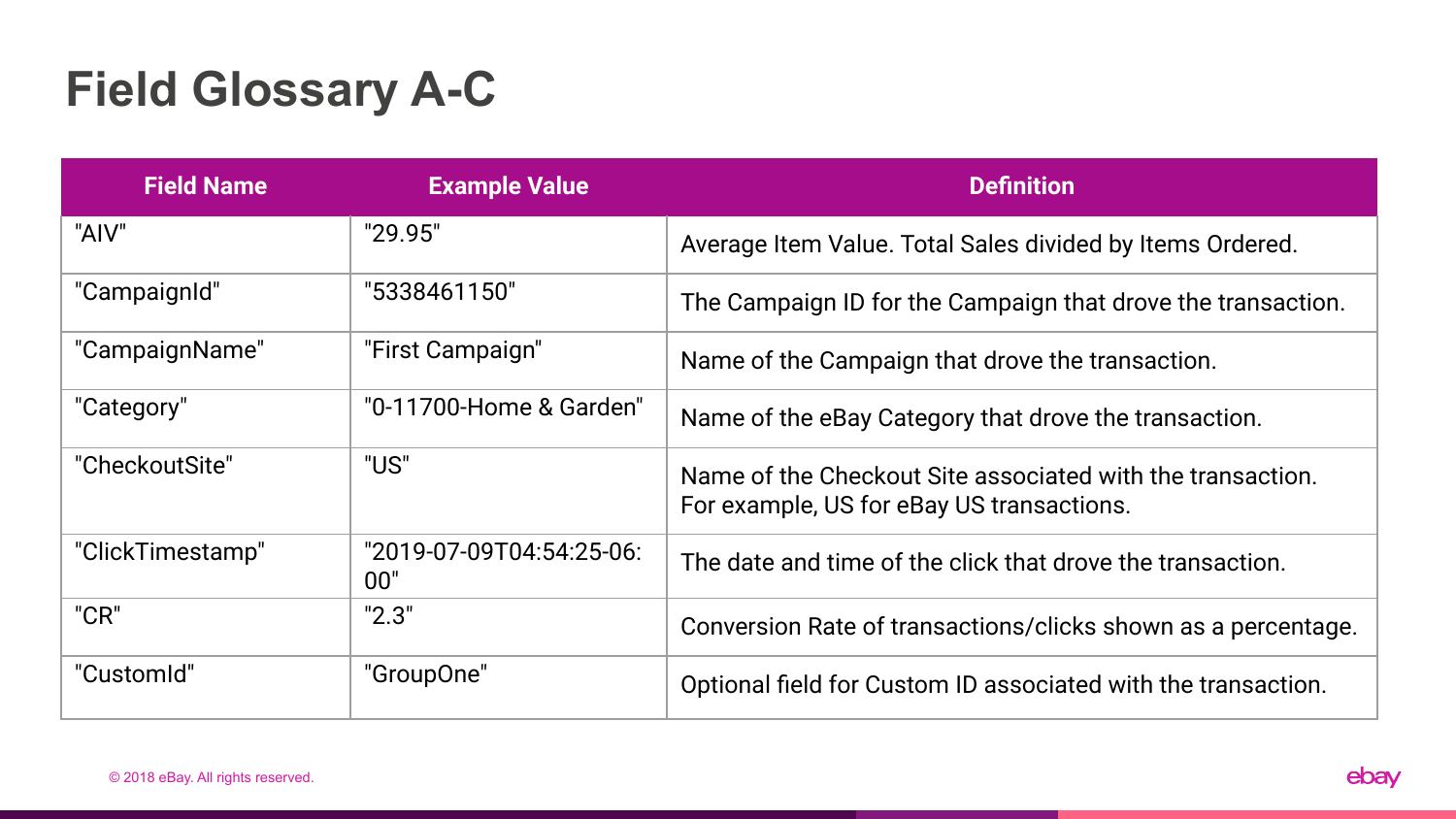### **Field Glossary: D**

| <b>Field Name</b> | <b>Example Value</b> | <b>Definition</b>                                                                                                                                                                                                                                                                                                                                              |
|-------------------|----------------------|----------------------------------------------------------------------------------------------------------------------------------------------------------------------------------------------------------------------------------------------------------------------------------------------------------------------------------------------------------------|
| "DeltaEarnings"   | $" -0.10"$           | If applicable, this field will show the difference in earnings between<br>the time the transaction happened and a future adjustment.<br>Adjustments will show as reversals and not final values. For example,<br>earnings are \$1 for a transaction, and there is a \$0.10 adjustment<br>made at a future then, then this updated record will show as -\$0.10. |
| "DeltaQuantity"   | $"$ -1"              | If applicable, this field will show the adjustment in quantity. For<br>example, if 3 items were bought and the buyer returned 1, this record<br>will show "-1" to represent the difference from the original<br>transaction record.                                                                                                                            |
| "DeltaSales"      | $" -2.00"$           | If applicable, this field will display the difference in the total sale<br>price. For example, if the original sale is \$10 and there is a \$2<br>adjustment made, this updated record will show as "-2.00" for this<br>field.                                                                                                                                 |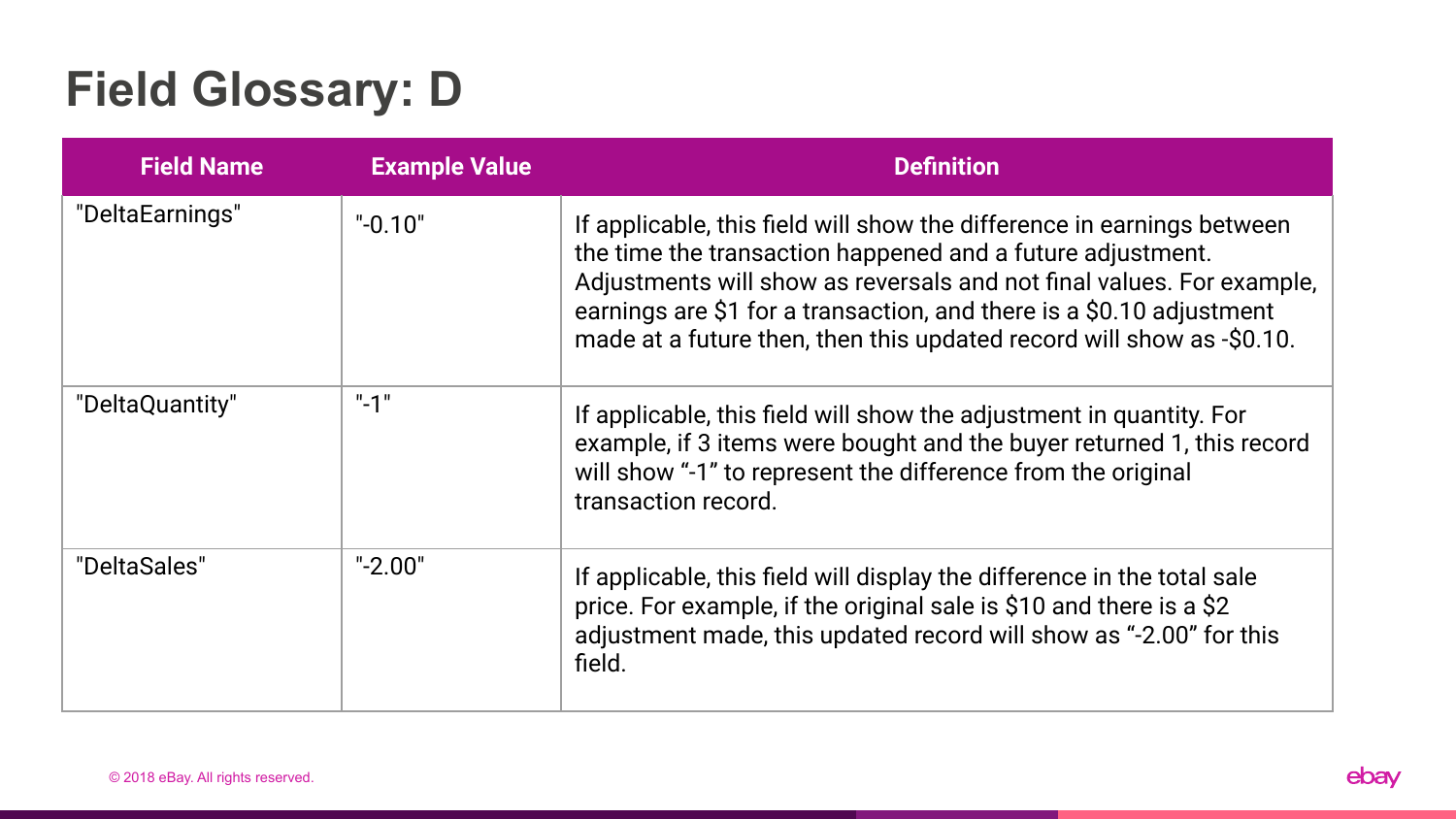### **Field Glossary: E**

| <b>Field Name</b>               | <b>Example Value</b>              | <b>Definition</b>                                                                                                                                  |
|---------------------------------|-----------------------------------|----------------------------------------------------------------------------------------------------------------------------------------------------|
| "Earnings"                      | "0.90"                            | The final earnings on a sale. For example, if earnings are \$1, and there is a<br>\$0.10 adjustment made, this updated record will show as \$0.90. |
| "EbayCheckoutTrans<br>actionId" | "2010040005018"                   | Unique eBay transaction ID associated with the transaction.                                                                                        |
| "EPC"                           | "0.02"                            | Earnings per click on the completed transaction.                                                                                                   |
| "EpnTransactionId"              | "2010040005018"                   | Unique EPN transaction ID associated with the transaction.                                                                                         |
| "EventDate"                     | "2019-07-09T00:5<br>$8:41-06:00"$ | The date and time of the transaction.                                                                                                              |
| "EventName"                     | "Sale"                            | Name of the Event or completed transaction.                                                                                                        |
| "EventTypeId"                   | "18122"                           | Numerical identifier of the EventName. All records with an EventName of<br>"Sale" will have the ID of 18122.                                       |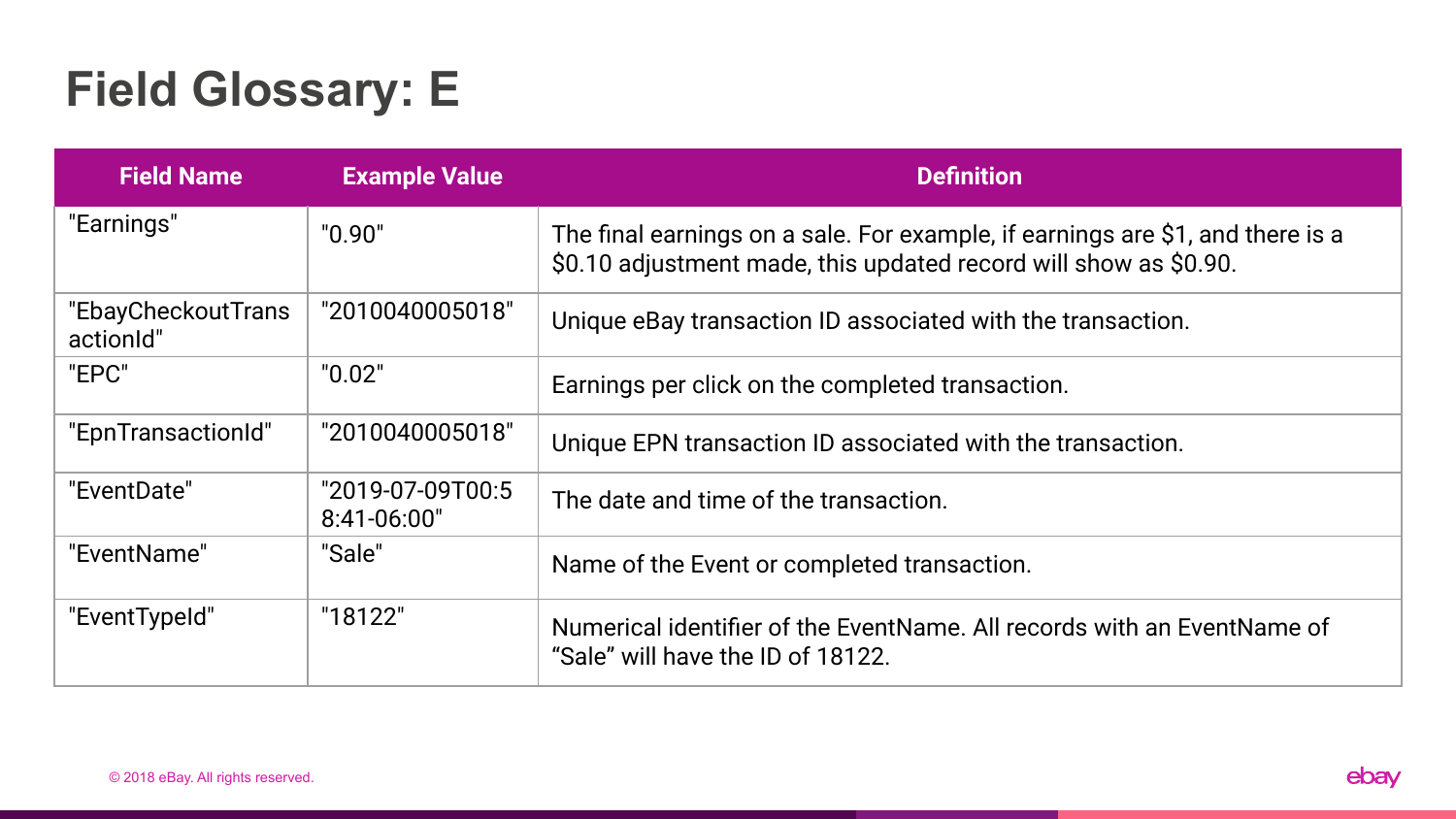### **Field Glossary: I-M**

| <b>Field Name</b>                                           | <b>Example Value</b>                                                                                      | <b>Definition</b>                                                                                 |
|-------------------------------------------------------------|-----------------------------------------------------------------------------------------------------------|---------------------------------------------------------------------------------------------------|
| "ItemId"                                                    | "282978080524"                                                                                            | A unique identifier for a listing on eBay.                                                        |
| "ItemName"                                                  | "For 97-16 Chevrolet<br><b>Buick Cadillac GMC 4.8L</b><br>5.3L 6.0L OHV Valve<br><b>Cover Gasket LS3"</b> | Title of the eBay item associated with the transaction.                                           |
| "LandingPageUrl"                                            | "https://www.ebay.com"                                                                                    | URL of the eBay landing page after the user clicked the affiliate link.                           |
| "LeafCategoryId"                                            | "33665"                                                                                                   | The lowest-level, or most specific, eBay category ID associated with<br>transaction.              |
| "LeafCategoryNam<br>$e$ "                                   | "Cyl. Head & Valve Cover<br>Gasket"                                                                       | The lowest-level, or most specific, eBay category name associated with<br>transaction.            |
| "MetaCategoryId"                                            | "6000"                                                                                                    | The top level, or most general, category ID that is associated with the<br>transaction.           |
| "MetaCategoryNa<br>$me''$ © 2018 eBay. All rights reserved. | "eBay Motors"                                                                                             | The top level, or most general, category name that is associated with the<br>ebay<br>transaction. |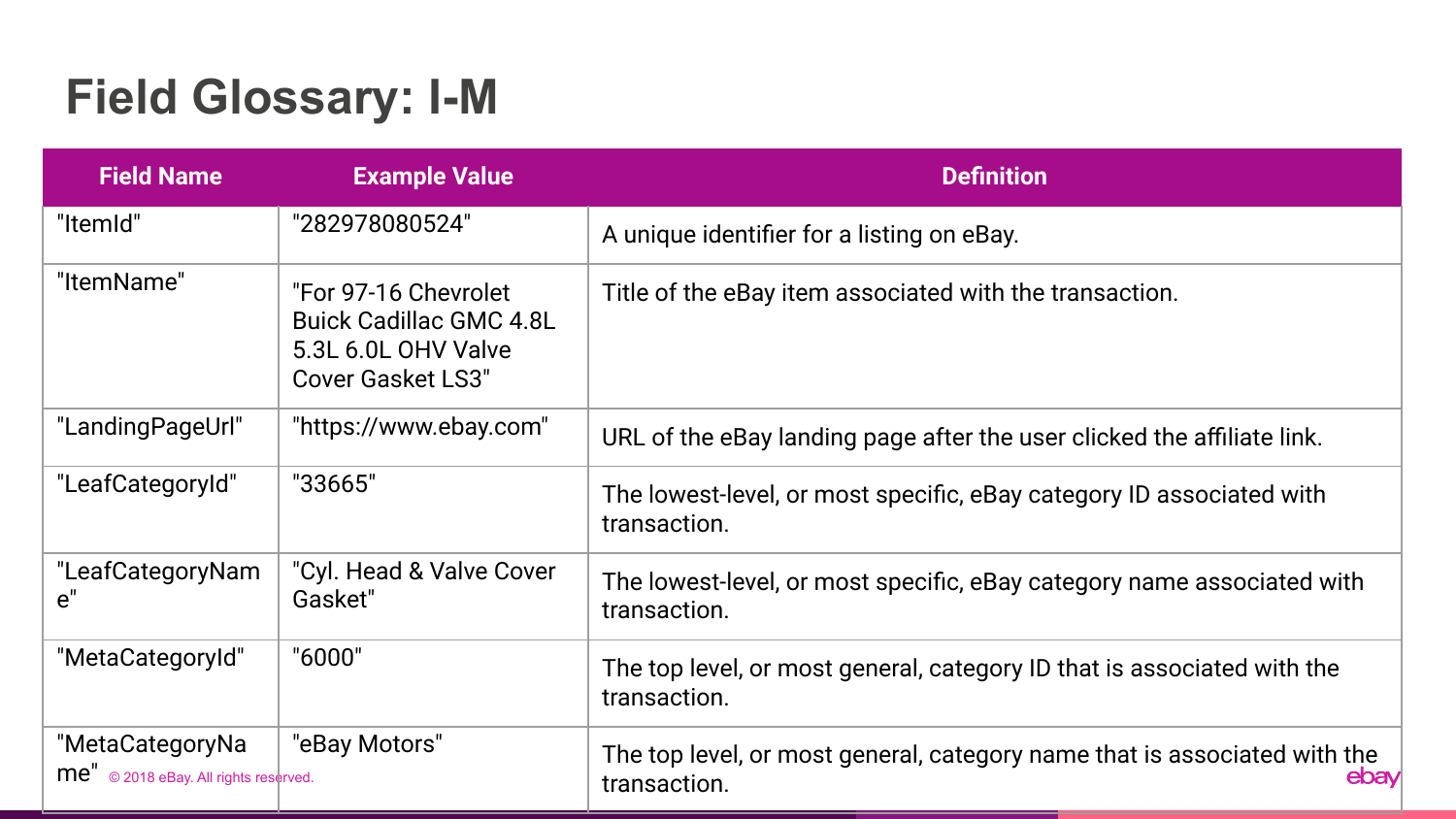### **Field Glossary: O-S**

| <b>Field Name</b> | <b>Example Value</b>                                                             | <b>Definition</b>                                                                                                                                                                                                                                                                                            |
|-------------------|----------------------------------------------------------------------------------|--------------------------------------------------------------------------------------------------------------------------------------------------------------------------------------------------------------------------------------------------------------------------------------------------------------|
| "OrderDiscount"   | "10.00"                                                                          | If applicable, the value of the coupon or any promotion code used to receive a<br>discount.                                                                                                                                                                                                                  |
| "PctOfSales"      | "2.3"                                                                            | Transaction earnings divided by total transaction sale value shown as a<br>percentage.                                                                                                                                                                                                                       |
| "Quantity"        | "2"                                                                              | The number of items bought in the transaction. If an adjustment is made to the<br>account this will reflect the new total items bought. For example, if 3 items were<br>bought and the buyer returned 1 at a later date, this updated record will show "2"<br>to represent the final total quantity ordered. |
| "Sales"           | "8.00"                                                                           | The total sale amount of the transaction. For example, a \$10 sale with a \$2<br>adjustment will show as "8.00" in this updated record for the transaction.                                                                                                                                                  |
| "Status"          | "Approved"                                                                       | Status will be either show Approved or Pending. This field will show as Pending<br>until the transactions are Approved for payout each month.                                                                                                                                                                |
| "SubCategory"     | "Home &<br>Garden>Above-Gro<br>© 2018 eBay. All rights reserved Bd Pools-116405" | eBay subcategory name that is associated with the transaction.<br>ebav                                                                                                                                                                                                                                       |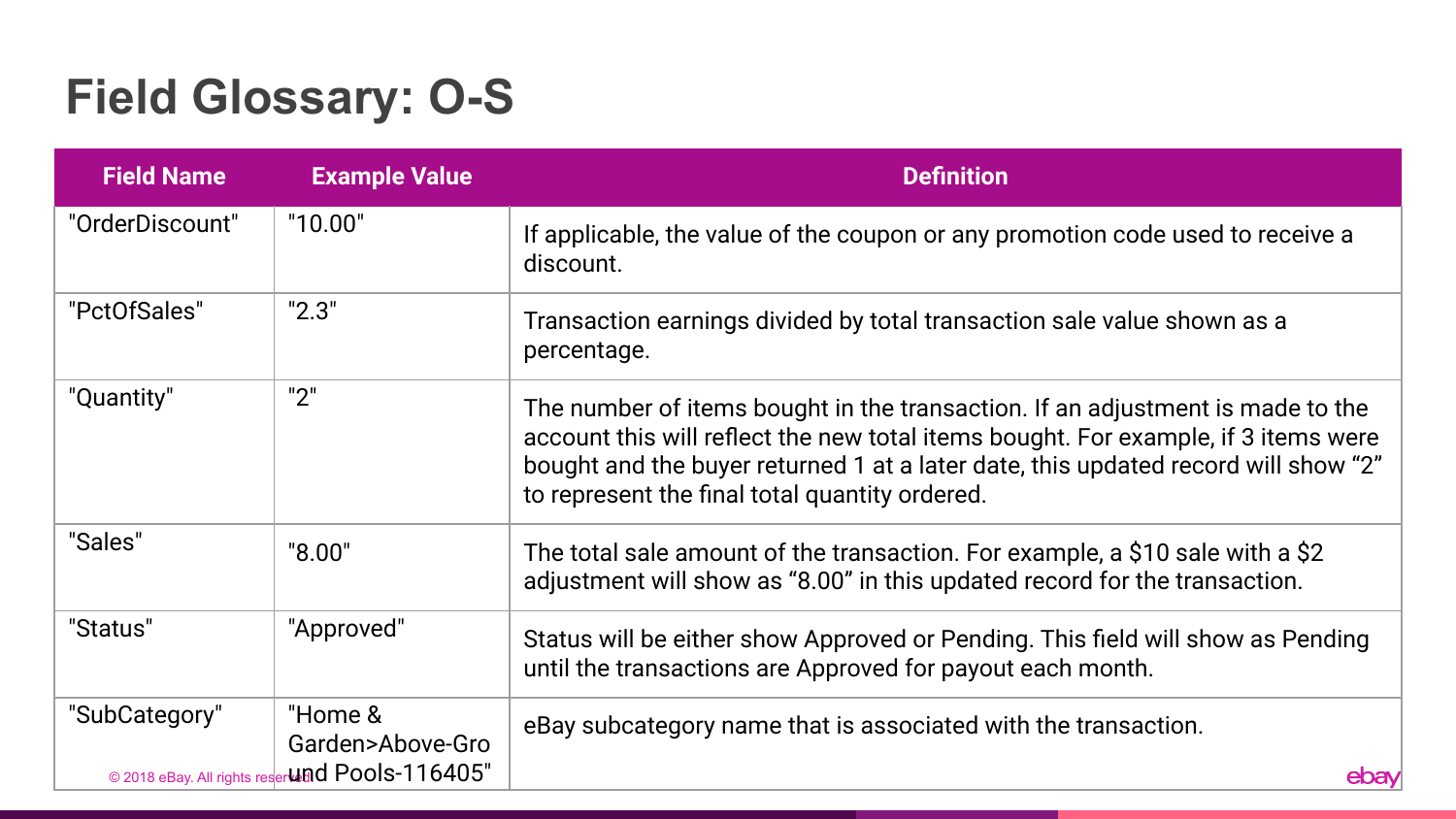### **Field Glossary: T-V**

| <b>Field Name</b>                                       | <b>Example Value</b>                                                      | <b>Definition</b>                                                                                                                                                                             |
|---------------------------------------------------------|---------------------------------------------------------------------------|-----------------------------------------------------------------------------------------------------------------------------------------------------------------------------------------------|
| "Toolld"                                                | "20000"                                                                   | Tool ID of the EPN tool or API used to generate the affiliate link.                                                                                                                           |
| "ToolName"                                              | "Finding API"                                                             | Name of the EPN tool or API used to generate the affiliate link.                                                                                                                              |
| "TopSellingItem"                                        | "Dyson Cinetic Big Ball<br>Multi Floor Upright<br>Vacuum   Fuchsia   New" | Item Name as it is displayed in the title of the listing.                                                                                                                                     |
| "TrafficType"                                           | "Desktop"                                                                 | Indicates the type of device the traffic converted on. If captured, will<br>show values such as Desktop, Mobile Web, Tablet.                                                                  |
| "UpdateDate"                                            | "2019-07-09T00:58:41-0<br>6:00"                                           | The date and timestamp of any updates to the transaction, such as<br>adjustments made to the record. The most recent updated timestamp<br>represents the most current final transaction info. |
| "UserFrequency"                                         | "New"                                                                     | This field will represent the frequency type of buyer. The valid values for<br>this field are Other, New, Reactivated, Frequent, Retained.                                                    |
| "VerticalCategory"<br>© 2018 eBay. All rights reserved. | "Parts & Accessories"                                                     | eBay Vertical name that is associated with the transaction.<br>ebay                                                                                                                           |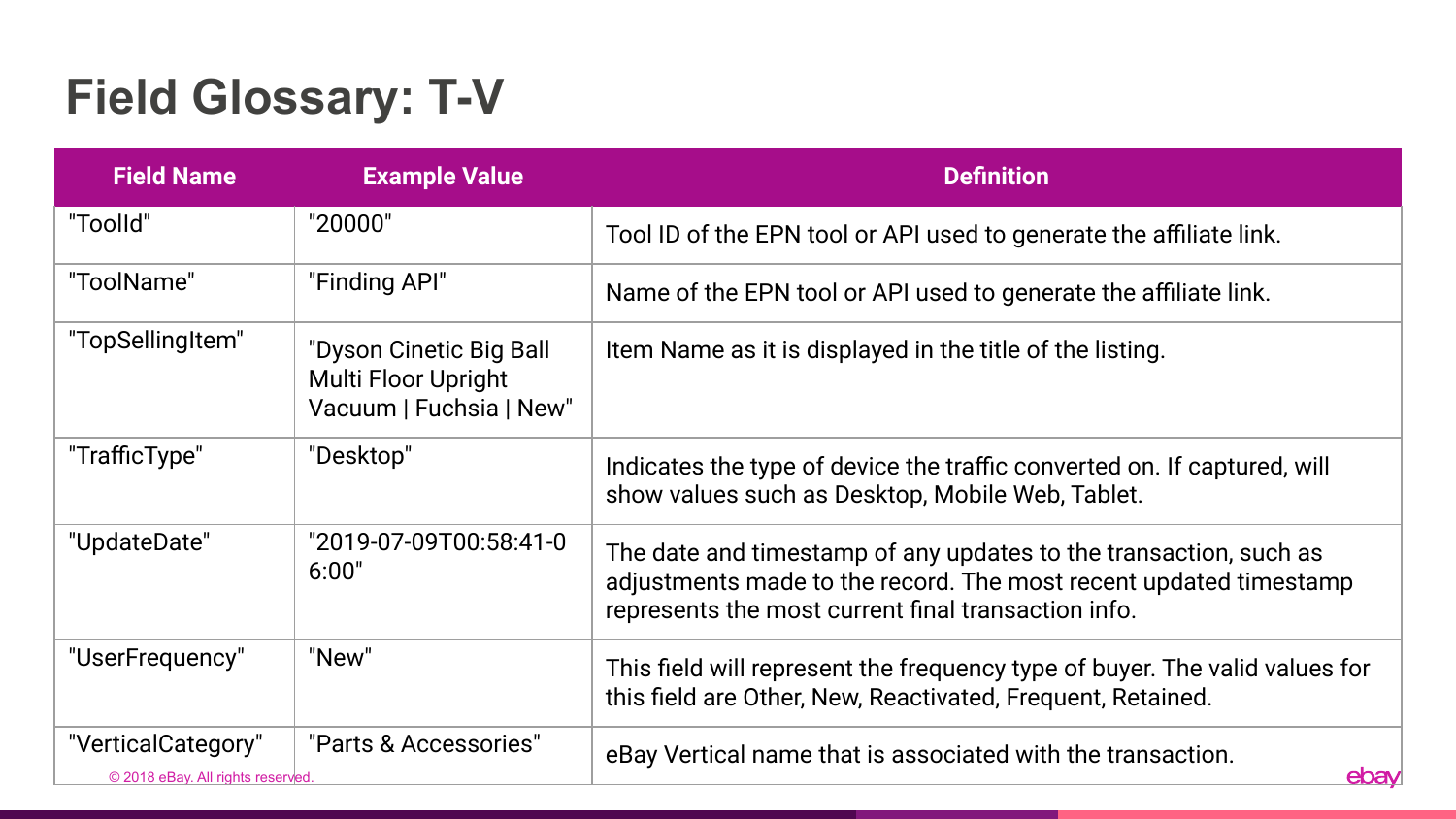# **That's it! With these steps you're able to access your Transaction Detail Report through APIs**

We're always here to help! Please send questions to askEPN@ebay.com